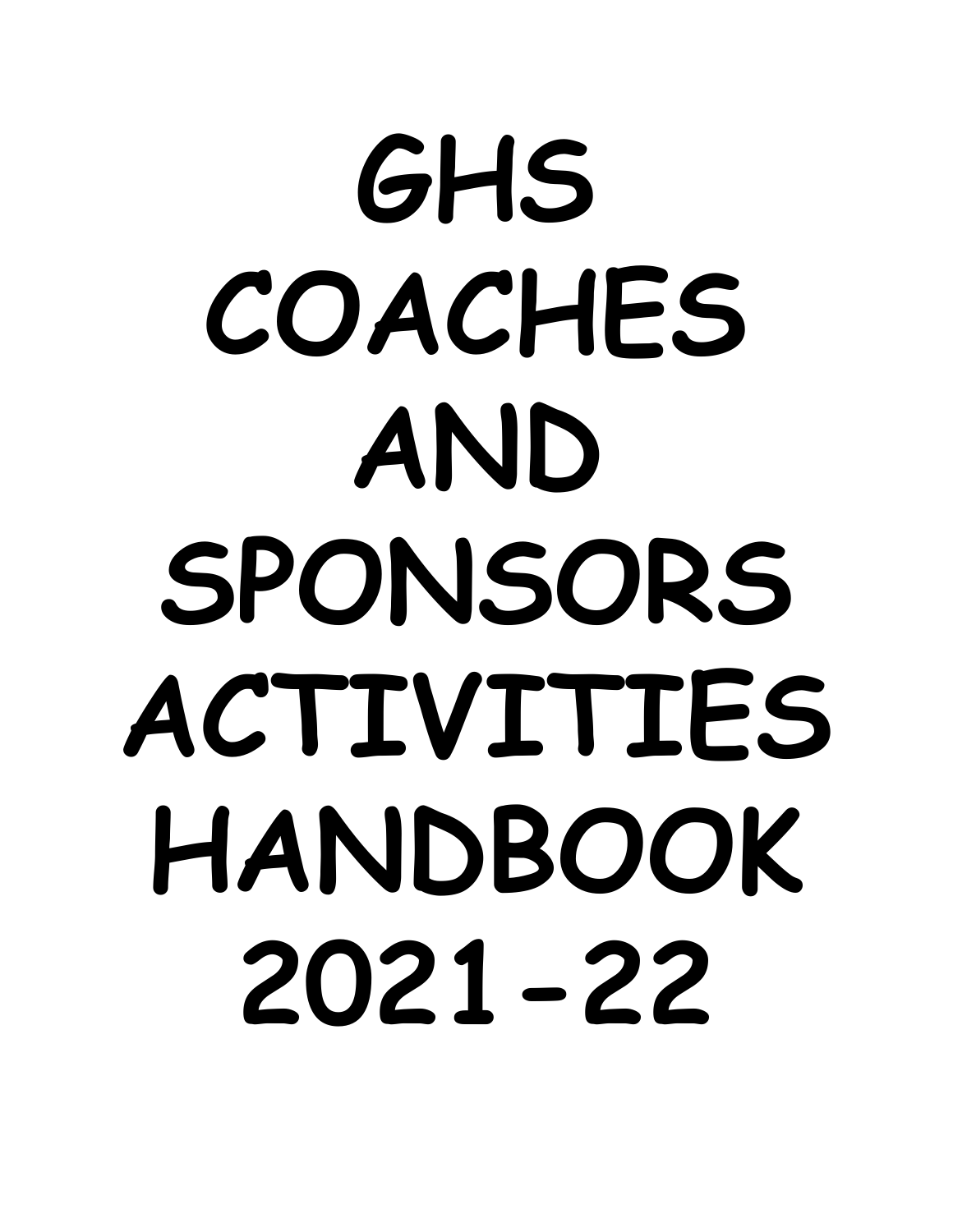### **INTRODUCTION Activity Director's Handbook**

The purpose of this handbook is to assist the people directly involved with supervision or coaching of athletic teams and other school-sponsored activities to maintain a balanced program.

Our school attempts to provide opportunities for each individual to develop to their maximum capacity the skills, appreciations and health concepts which lead to personal satisfaction and civic usefulness.

### **ALL RULES AND REGULATIONS MUST BE FOLLOWED UNLESS PRIOR APPROVAL HAS BEEN ARRANGED THROUGH, AND CONSENT GAINED BY, THE ACTIVITIES DIRECTOR AND PRINCIPAL.**

# **PHILOSOPHY OF ACTIVITIES**

The Board of Trustees believes that a dynamic program of student activities is vital to the educational development of the student

The Activity Program should provide a variety of experiences to aid in the development of favorable habits and attitudes in students that will prepare them for adult life in a democratic society.

The Activities Program should function as an integral part of the total curriculum at all times. It shall offer opportunities for the student to develop all-around growth, to encourage learning the qualities of good citizenship, and to bring about a positive self-esteem.

### **STATEMENT OF PURPOSE**

The purpose of the Converse County School District # 2 Activity Program is:

- 1. To provide an atmosphere in which the students' self image is positively affected.
- 2. To provide a positive image of the school and community.
- 3. To strive for excellence.
- 4. To insure growth and development of the individual in these areas:
	- A. Physical Fitness

To develop each individual to his/her highest physical fitness capacity through the development of strength, neuromuscular coordination, vigor, and vitality.

B. Mental Fitness

To develop within each individual the ability to use ethical and moral values to reason and judge rationally before making decisions.

C. Emotional Fitness

To develop within each individual the ability to control emotions in situations highly charged with tension, and to learn to sacrifice personal whims in regard for the skills and abilities of others in group activities.

D. Recreational Fitness

To develop in each individual an understanding and appreciation of fine arts, games, sports, and outdoor life, which the individual may enjoy for his/her leisure time.

E. Educational Fitness

To develop in the individual the confidence to present himself/herself well to others, the ability to express his/her thoughts clearly, the desire to listen with understanding, and the knowledge to understand his/her duties and rights as a citizen.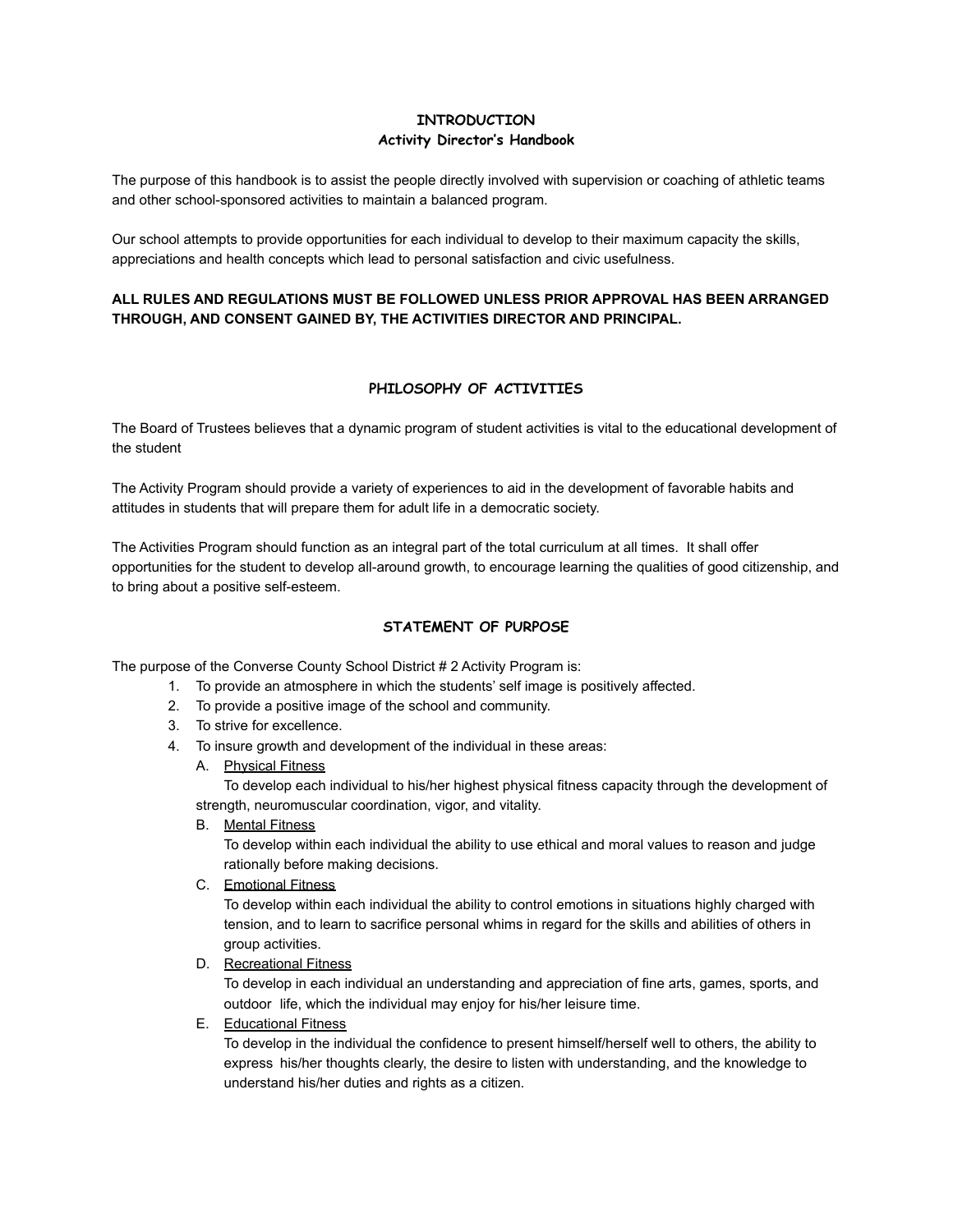- 5. To provide an environment that will allow students to cope with problems and handle situations similar to those encountered under conditions prevailing in the contemporary world. This environment should provide adequate and natural opportunities for:
	- A. Physical, mental, and emotional growth.
	- B. Acquisition and development of special skills in activities of each student's choice.
	- C. The development of such team play values as: loyalty, cooperation, fair play, and other desirable social traits.
	- D. Directed leadership and supervision that stresses self-discipline, self-motivation, excellence, and the ideals of good sportsmanship that make for winning and losing graciously.
	- E. A focus of interests on activity programs for student body, faculty, and community that will generate a feeling of unity.
	- F. Achievement of goals as set by the school in general and the student as an individual.
	- G. Provisions for worthy use of leisure time in life, either as a participant or a spectator.
	- H. Participation that will enable individuals to ascertain possibilities for future vocational pursuits.
- 6. To provide activities so that individuals may learn the responsibilities of this privilege and to understand that violating a rule brings about a consequence and this follows the same sequence in the game of life.

# This high school is a member of the *WYOMING HIGH SCHOOL ACTIVITIES ASSOCIATION* 6571 East 2nd Street Casper, Wyoming 82609 307-577-0614

# **WHSAA GOOD SPORT CODE ALL PARTICIPANTS AND FANS SHOULD:**

- \* Show respect for all opponents by treating them as guests.
- \* Show respect for the officials.
- \* Know, understand, and appreciate the rules of the contest.
- \* Maintain self control at all times.
- \* Applaud opponents' performances.
- \* Cheer for your team.
- \* When you see a good sport in action, follow their lead and then thank them.

As a part of Glenrock High School's continuing effort to achieve excellence in all areas of the educational process we will actively promote the WHSAA Good Sport Code.

### **EMPHASIS LEVELS**

### ITEMS TO BE EMPHASIZED AT ALL LEVELS

- 1. SKILL DEVELOPMENT
- 2. FUN AND ENJOYMENT
- 3. SPORTSMANSHIP
- 4. DEVELOPING A POSITIVE SELF CONCEPT
- 5. DETERMINE SUCCESS BY IMPROVEMENT THROUGH GOAL SETTING
- 6. BEGIN TO BUILD A COMMUNITY CONCEPT
- 7. DEVELOP A TEAM CONCEPT
- 8. LEARN FROM MISTAKES

### ITEMS TO BE EMPHASIZED AT DIFFERENT LEVELS

- 9. DEVELOP A DESIRE TO WIN
	- a. This idea should start to be emphasized beginning at the 7-8 level and should become greater with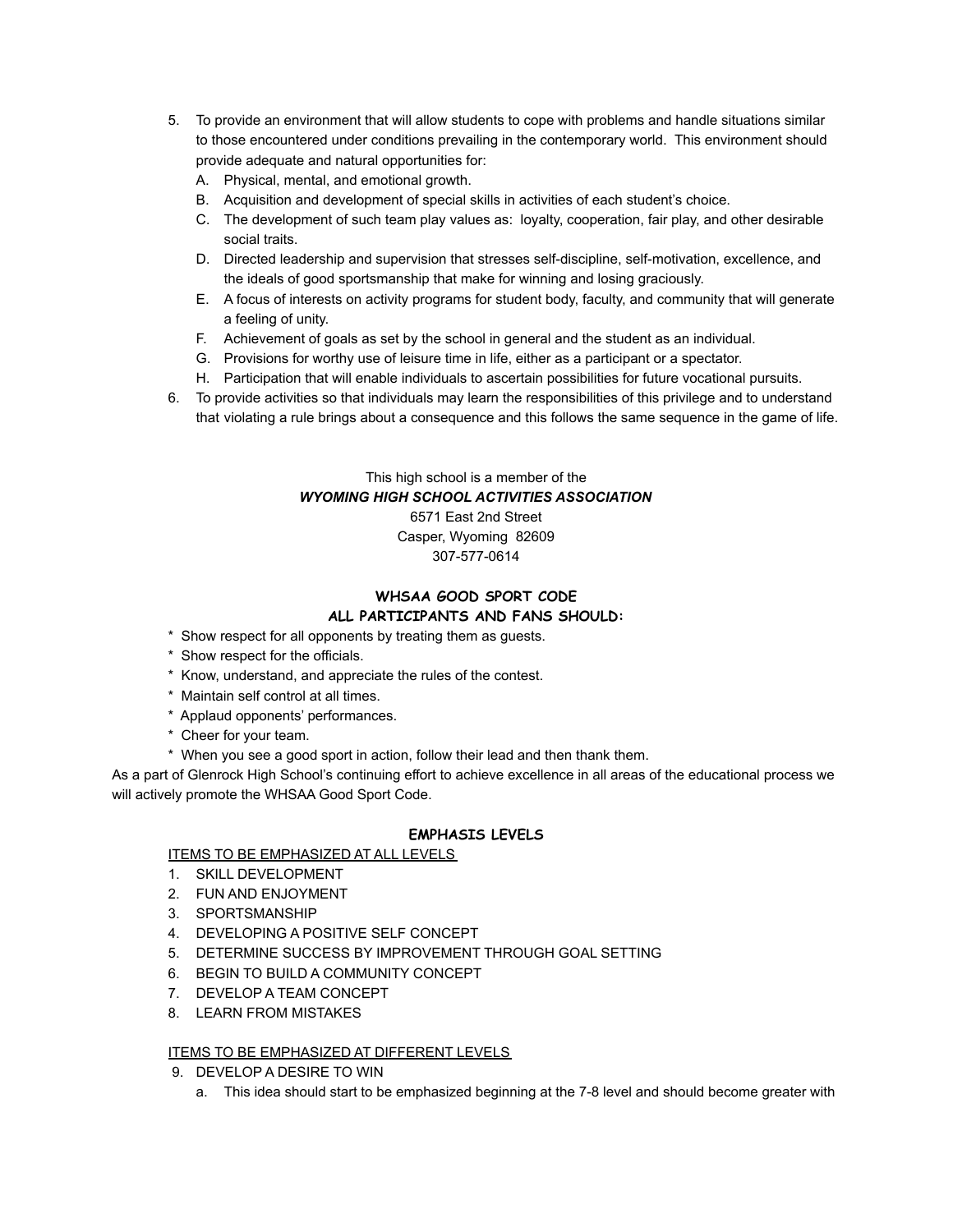each upward level

- 10. CHANCE TO PLAY
	- a. Grades K-6 equal playing time for all
	- b. Grades 7-8 best players will be on A team, developing players on B team, playing time will not be equal
	- c. Frosh playing time may not be equal; but should play as much as possible
	- d. JV playing time should be earned and best players should play
	- e. Varsity playing time should be earned and best players, regardless of class, should play
- 11. CUTTING
	- a. Cutting, if needed, should begin at the JV level
		- 1. Numbers will dictate whether cutting is needed
		- 2. Consultation between coach and athletic director will help make the decision whether cutting is needed
- 12. PLAYER INVOLVEMENT IN OTHER ACTIVITIES
	- a. Students should be encouraged to be involved in as many activities as they can handle. They should do this to broaden their experiences for later life.

# **I. SEASON, PRACTICE, and EVENTS**

The following information concerning activities will be strictly observed by all coaches unless an exception is approved by the Principal.

Activity events sponsored by Glenrock High School are under the jurisdiction of the Wyoming High School Activities Association and must follow such guidelines. Maximum length of season, maximum number of events per season, maximum number of events or quarters in which an athlete can participate designed by the Association, will be adhered to. Schedules will be approved by the local School Board.

Distance traveled for contests will be reasonable, (Exceptions can be recommended by the Principal.)

# **II. GENERAL GUIDELINES**

Cautionary Statement sent home outlining program expectations that must be signed by the parent and participant before the student is allowed to compete.

- 1. Practice sessions for each activity are not to exceed three (3) hours of physical activity.
- 2. There will be no practice on Sundays or legal holidays unless prior permission is granted by the Activities Director. Practice is allowed during school vacations but may not be required. If athletes are in town during vacation practice they are expected to be at practice. Athletes who miss practice over vacations may not play in the next competition due to safety concerns because of lack of physical conditioning.
- 3. Two (2) practices a day may be scheduled if the combined time of physical activity does not exceed the five (5) hour limit.
- 4. No participant is to be excused for practice before school is dismissed.
- 5. Students must always be under the supervision of a faculty member unless exceptions are approved by the Principal.
- 6. Students must be in school the 6/7 day in order to participate in practice or an activity that day. An exception will be made only if the student has permission beforehand from the Activities Director. Excused absences are acceptable but unexcused Infractions will be dealt with on a case by case basis by the Administration.
- 7. Shoplifting, theft or malicious destruction of any school or individual's equipment or property is not to be tolerated.
	- a. First offense: The individual may be dismissed from the squad immediately.
- 8. A display of unsportsmanlike conduct toward an opponent, teammate, official, or fan, or use of profanity during a practice or contest will result in counseling by the head coach and possible suspension. Profanity or disrespect directed at a coach will be handled on a case-by-case basis and may result in suspension or dismissal.
- 9. Unexcused absence from scheduled practice or contest will result in:
	- a. Suspension for one contest following the first violation.
	- b. Suspension for remainder of the season following the second violation. The head coach will determine whether a practice is excused. Head coaches will outline their expectations for excused and unexcused practices to both the participants and their parents at the start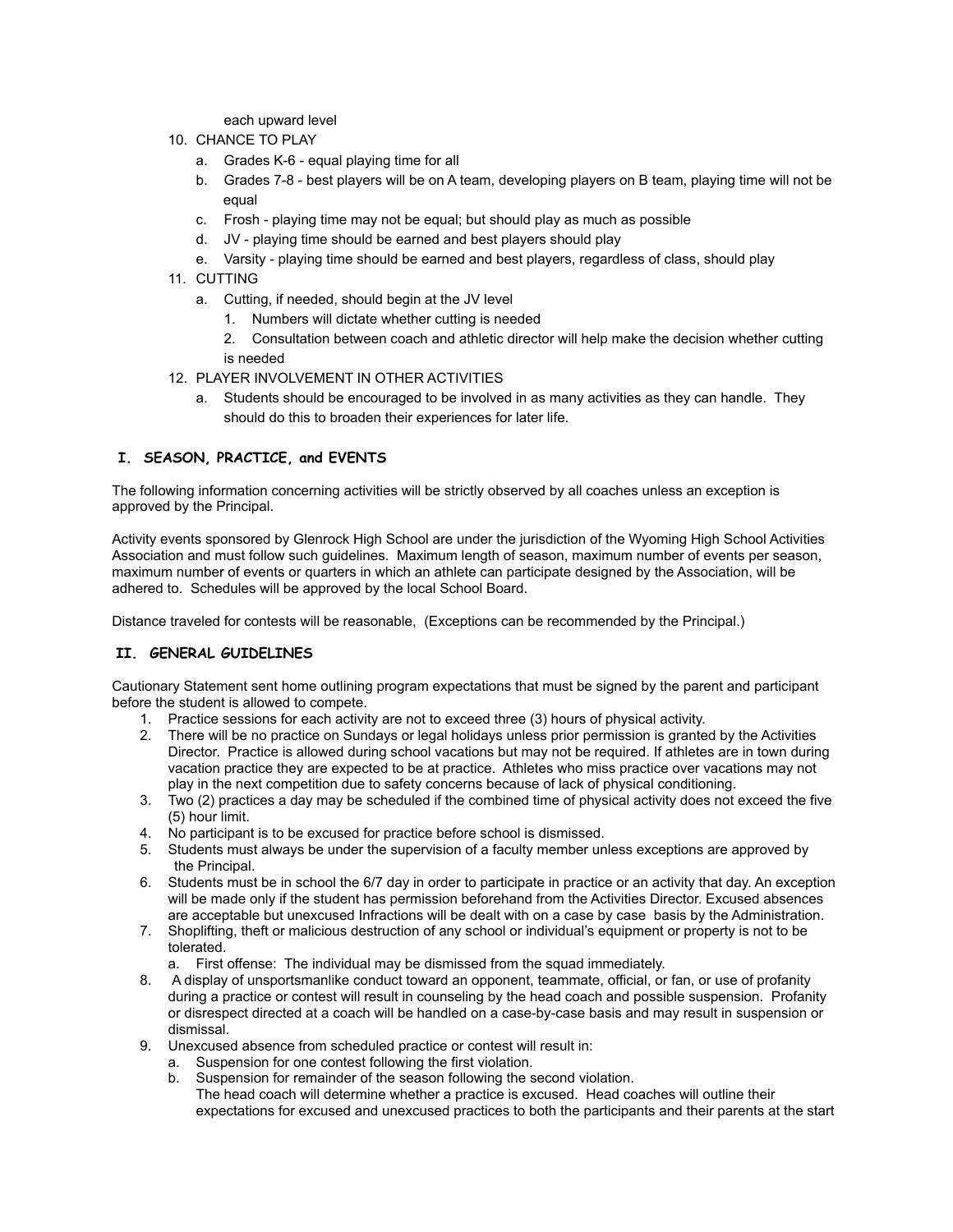of their season. Students with disabilities will be dealt with on a case by case basis.

- 10. Violations requiring administrative action that requires ISS for more than 1/2 day of the student's schedule, after school detention, out of school suspension, or Saturday school as established in the rules and regulations for students in Glenrock High School will entail:
	- a. Suspension for one week's competition following the first violation;
	- b. Suspension for one week's competition following the second violation;
	- c. May be suspended for the remainder of the season following the third violation.
- 11. Any civil or criminal law infraction or conduct by a student participant that is determined by the head coach or sponsor and school administration to be detrimental to the team, program, school, or school district will result in counseling by the head coach and a school administrator with possible suspension or dismissal.
- 12. The rules and regulations in this code shall apply to any violation, on and off school premises during the season of participation.
- 13. Before any suspension provided for under these rules shall take effect, the student shall be verbally advised by the head coach or sponsor of the alleged violation, and the student will have an opportunity to explain or justify the action. If, after such conference, the head coach or sponsor is satisfied that a suspension is justified, the student and parents shall be notified through a personal conference, in writing, or a phone call.
- 14. Responsibility for materials, uniforms, and equipment Each student is financially responsible for any materials, uniforms and/or equipment which is checked out to him/her. When any item is lost or misplaced, the head coach or sponsor of the activity should be notified at once so that a search can be made. If the item does not turn up, the student to whom it was checked out will be required to pay its replacement cost. Students found guilty of vandalism or destruction of school property will also be held financially responsible for replacement of destroyed items. If individual responsibility cannot be determined, the budget of the activity or sport will be assessed for the cost of the loss or damage.

### Protests

If there is a protest that leads to a disruption or would interfere with classes or activities the protest will not be allowed on school grounds. 32211(A)

Protesters will be held accountable for their actions.

### **III. MEALS, EXPENSES, and TRAVEL**

- 1. The school district will provide meals at culminating events only. All trips will be by school-provided transportation. All participants will travel with the school transportation to an event. Releasing participants to parents will be discouraged unless need is shown and is approved by the head coach or sponsor. Participants will then be released only to their own parents, and in cases of emergencies, to other parents with prior approval. Parents must sign a parent transport request form at the game site (available from the coaching staff.) Individual participants will not be excused to get ready for trips prior to the designated time. Participants on activity trips will not be counted absent, will be allowed to makeup work missed, but should be encouraged to make up work beforehand.
- 2. Coaches and sponsors must stay within travel and meal allowances and report expenditures promptly to the Activities Director upon a return from a trip. Tips will only be 20% of the bill. (ie. a \$150 bill would result in a \$30 tip to the establishment) Take a picture of the receipt in order to have a backup if the paper copy gets lost.
- 3. The head coach or sponsor will ride with participants to and from trips and be with them at all times on trips. The head coach or an assistant coach shall remain until participants clear a building after practices or contests. Teams and coaches will return from all games or playoffs as soon as practical after games are played or after elimination from playoffs (no staying overnight). At least two school employees will ride with participants to and from events unless prior approval is given by the Activities Director and Principal.
- 4. School-provided transportation is to be left clean and in the same physical condition as when it was checked out with the head coach or sponsor being held responsible.
- 5. Dress Code:
	- a. Students are expected to follow school dress code rules when traveling
	- b. Changing of clothes will take place only in locker rooms, rest rooms, or identified proper changing areas. Do not change on busses, in hallways or in areas of public view.
	- c. Appropriate clothing will be worn to another school for an activity, or to a motel prior to an activity. Fine arts activity girls may change into a dress, after arriving at another school or motel and before their activity.
	- d. Coaches/Sponsors will set their dress code for team travel to away games. Administration expectations will be that our students will look nice, clean, and appropriate whenever we travel to any competition.
	- e. Exceptions will be made on a case-by-case basis by the Principal and the Activities Director.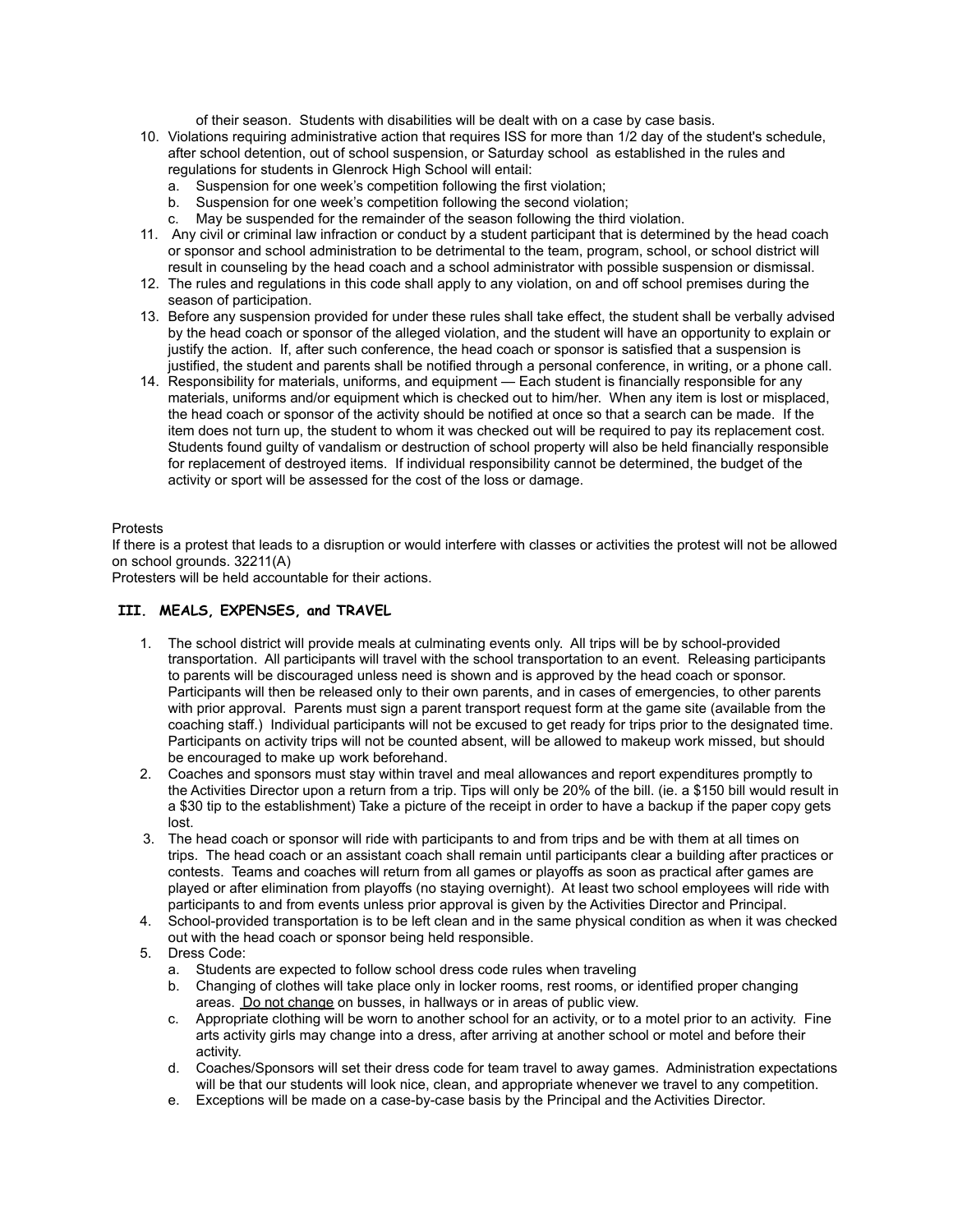- 6. When a student qualifies for a national convention for an activity the School District will not help finance the trip.
- 7. Additional Passengers on Bus Trips: All members of school sponsored teams or groups that are traveling to an out of town competition are expected to ride school district transportation. Additional fans, boosters, and other non insured personnel are not to ride with any activity team or group. Situations may dictate that district administration and/or additional chaperones/passengers may need to ride school transportation. These special situations will be handled on a case by case basis by approved school personnel. School administration emphasizes that the coaching staff's foremost responsibility on all trips are the participants and the program in which they are hired to coach/sponsor. Family members of our coaches and sponsors are not to ride school district transportation to an event but may ride the bus home. Family members that are serving the team as managers, statisticians, filmers, etc. will be afforded the same benefits as any other team member.

# **IV. TRAINING RULES, PHYSICAL EXAMINATIONS, PHYSICIANS CARE**

- 1. All athletes must have a physical examination by a physician. No athlete may practice or compete until a physical examination form for the current school year (after May lst) is on file in the Activities Office.
- 2. Head coaches or sponsors may write specific training rules, rules of behavior, and other items that pertain to an individual activity and the students involved, which will be added to the basic activity handbook. All athletes and their parent/guardian must sign a Cautionary Statement outlining the specifics of each activity.
- 3. Participants may not practice or compete when under a doctor's care unless the doctor gives a written release. Parents of injured participants are to be notified of the nature and extent of injuries. In the event of a serious injury, during practice or actual participation, the participant should be taken to a doctor and the parents notified as soon as possible.
- 4. Students may not be given any drug or medicine by a coach or sponsor.

# **V.Glenrock Junior Senior High School Eligibility Code**

To participate in the activity programs in Converse County School District #2, students will be expected to follow certain expectations and requirements. Participation in activities is a privilege, not a right in Converse County School District #2. The purpose of these rules is to:

- Promote a healthy environment to ensure the wellbeing of students who are or will be participating in extracurricular activities;
- Give students positive reasons to resist peer pressure;
- Ensure consistency of expectations for students and discipline/consequences among the various activity programs.

# **Definitions for this Code:**

# **Activity is defined as:**

- An event or contest occurring outside the classroom;
- Participation is not required as a part of any of the student's classes;
- Participation does not affect the grade of the student in any of his/her classes; and
- If questions arise, the student's principal will be the sole determiner of what qualifies as an "activity".

# **Current Glenrock Activities:**

- **● Football**
- **● Volleyball**
- **● Cross Country**
- **● Golf**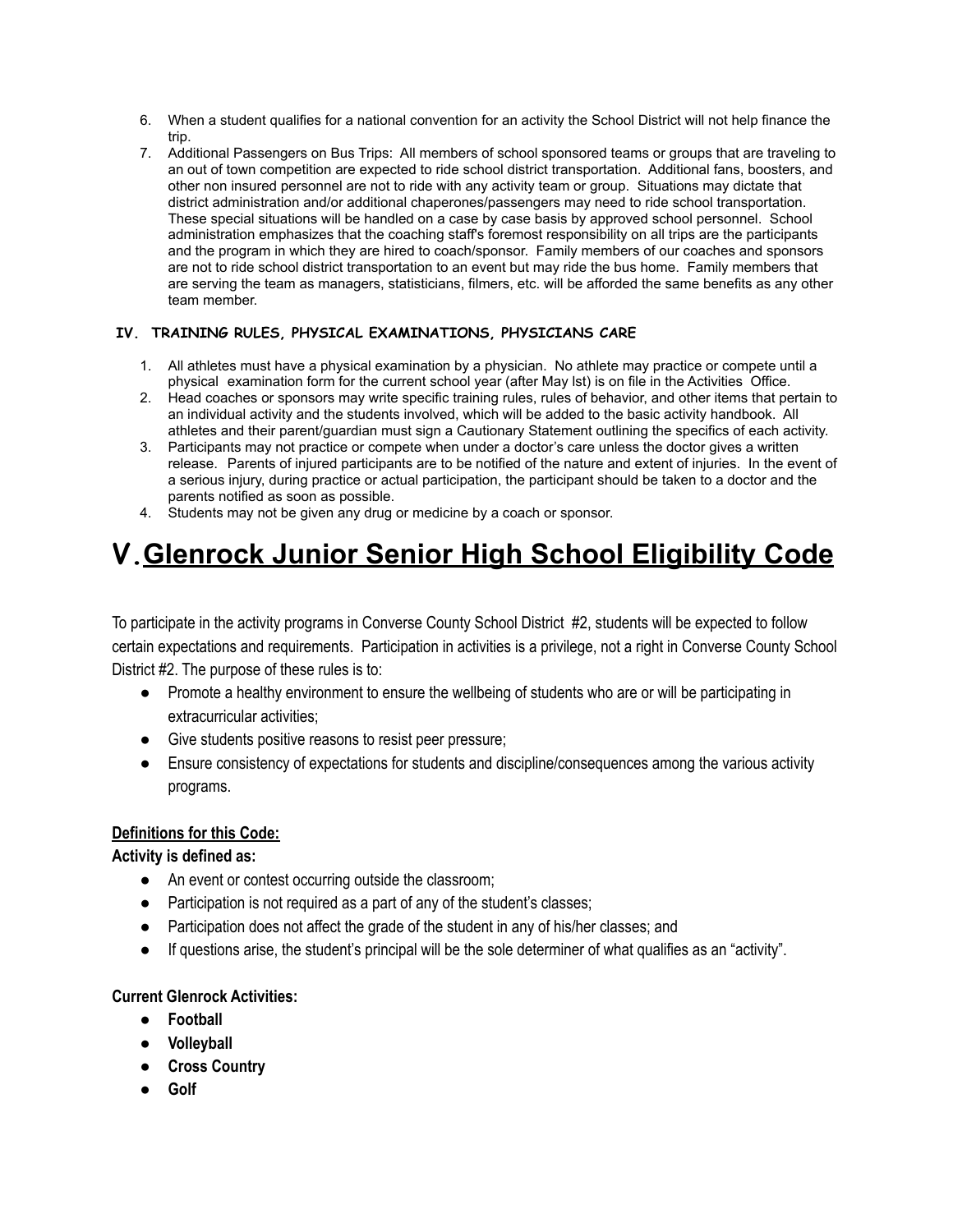- **● Basketball**
- **● Wrestling**
- **● Track**
- **● Lego Robotics**
- **● Drama**
- **● FCCLA**
- **● FBLA**
- **● SADD**
- **● National Honor Society**
- **● Letterman's Club**
- **● Speech and Debate**
- **● Student Council**
- **\*\* If you compete for another school under a coop agreement you will follow our eligibility rules.**

# **High School Career is defined as:**

- The entire time students are attending high school.
- Wyoming High School Athletics Association Limits Play to 4 years.

# **Timeline for Activity Code is Defined as**:

- The activity code timeline for fall activity participants is defined as: the first day of fall practice set by the Wyoming High School Activities Association or the first day of school whichever comes first and ending the last day of school of the current school year.
- The activity code timeline for all students not involved in fall activity is defined as: The first day of school until the last day of school of the current school year.
- All infractions occurring during the activity code timelines above, regardless of whether or not a student is between seasons at the time of the infraction, will result in enforcement of the consequences and will accumulate over the student's high school career.
- All infractions occurring outside the activity code timeline, such as after school has ended for that school year, and before the first fall sports practice of the next school year, will not be enforced per the activity code.
- If a school sponsored team or program participates in a summer event the activity code will apply while they are at the event and from the start of practice leading into the summer event.

**Expected Conduct:** Activity participants are expected to conduct themselves at all times in such a manner as to be a credit to themselves, their parents or guardians, their school and their community.

# **Continuous Misbehavior:**

- Classroom
- Bus
- Practice
- Games

Continuous misbehavior by a student will lead to removal of the team. Administration can make the decision to remove this person from the activity for the remainder of that season due to continuous infractions in and out of the classroom.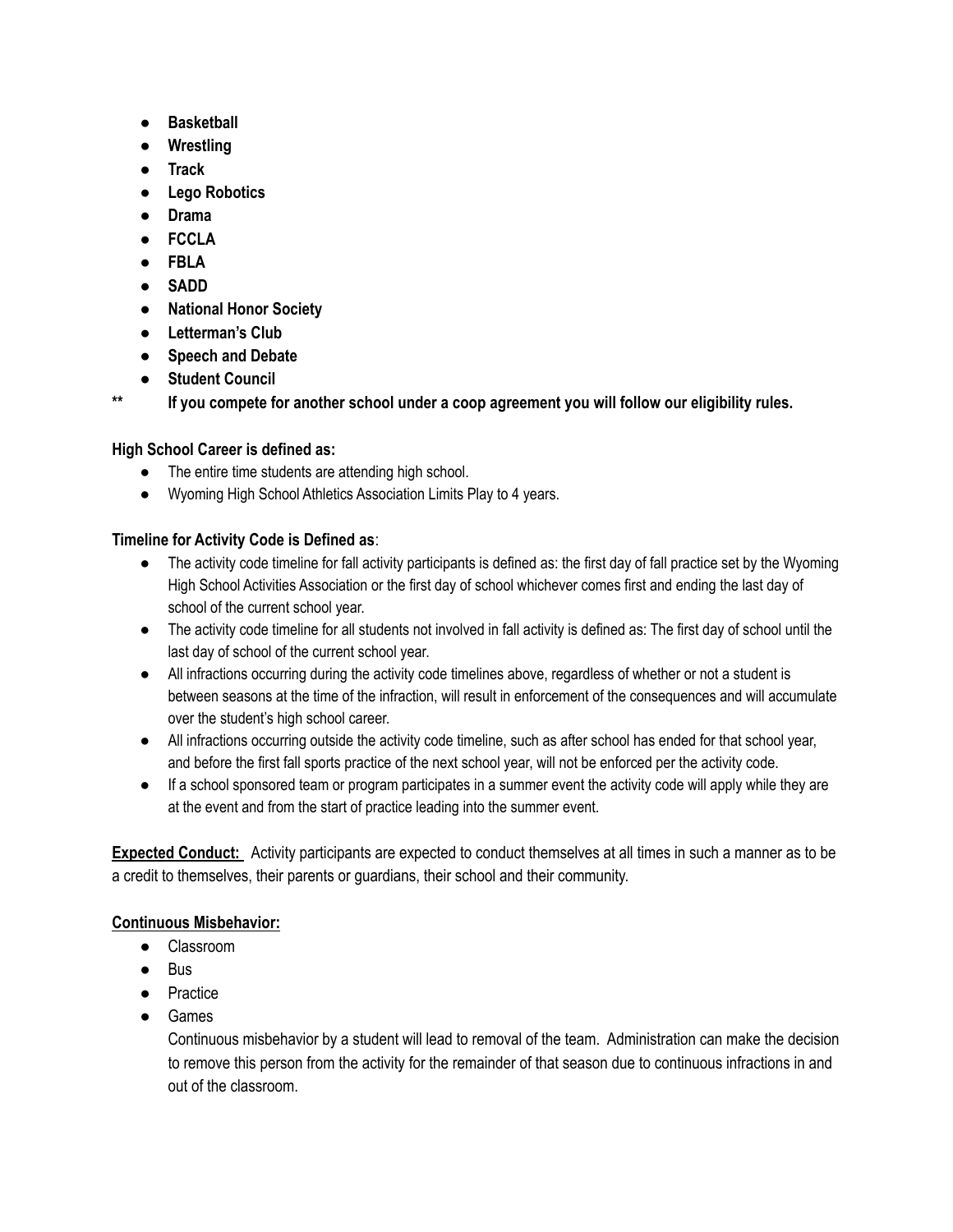**WHSAA Eligibility:** Students ineligible by state requirements (Wyoming High School Activities Association) are automatically ineligible by local requirements.

**Academic Eligibility:** Grades are checked weekly. Students, coaches and Athletic Director will be notified of academic status on Tuesdays of each week. An eligibility list is compiled each Tuesday. If a student is on the failing list, he/she will have one week to increase the failing grade to a passing one. If the failing grade is not raised to a passing grade by the following Tuesday, the student will be declared ineligible for that week of activities (7 days) or Tuesday to Tuesday. After 7 days, when the next Tuesday list is generated, student eligibility will again be determined. Students will remain ineligible until the weekly Tuesday eligibility list deems the student eligible. This eligibility requirement applies to each class individually. The athletic director will make the final determination on eligibility. Once the eligibility list is sent to coaches, the coach is responsible for enforcement of the rules or the team will be subject to forfeiture of the contest per Wyoming High School Activities Association Rules regarding allowance of an ineligible student to participate in an activity.

# **SEMESTER REQUIREMENTS**:

- All Students must pass and complete 5 classes to be eligible for the next semester.
- If the class or classes are not completed by the first day of the next semester the student will be ineligible for the entire semester.
- This requirement is for all 7-12 graders.
- If your cumulative credits do not match your grade level you will not be eligible for participation in activities or athletics. 5 Credits per grade level. (Example, a Junior should have 10 credits to start their Junior year. If they have less than 10 they cannot participate until they have completed 10 credits)

**Attendance**: Students must be in attendance for the entire school day in order to participate in extracurricular activities that day, unless approved by the administrator. Exceptions to the rule would include medical appointments, placement testing, college visits, and funerals. There is a point if you are too sick to come to school, you are too sick to participate in activities. Pre-approval from administration helps the administration in making sound decisions. We encourage students and parents to communicate with our administrators when you know you will miss school.

**Transportation**: Students are required to ride the bus to and from the activity, unless an alternative transportation request is completed 1 day prior to the activity. If parents wish to bring their child home after the activity, the parents must sign them out with the coach. If a student is riding home with another person- this person MUST be a legal adult- an alternative transportation request is REQUIRED and that person will also sign the student out with the coach indicating assumption of responsibility for that student. Be aware that this person may be asked to show the coach identification for the safety of our students. Note: Any student who is ineligible to compete in a contest will NOT travel with the team. Home events- all ineligible players will not wear uniforms, but will be dressed in street clothes on the bench or sideline. If a student misses the bus and a parent brings them to the game the student will not participate in the contests that day if this was not pre-arranged.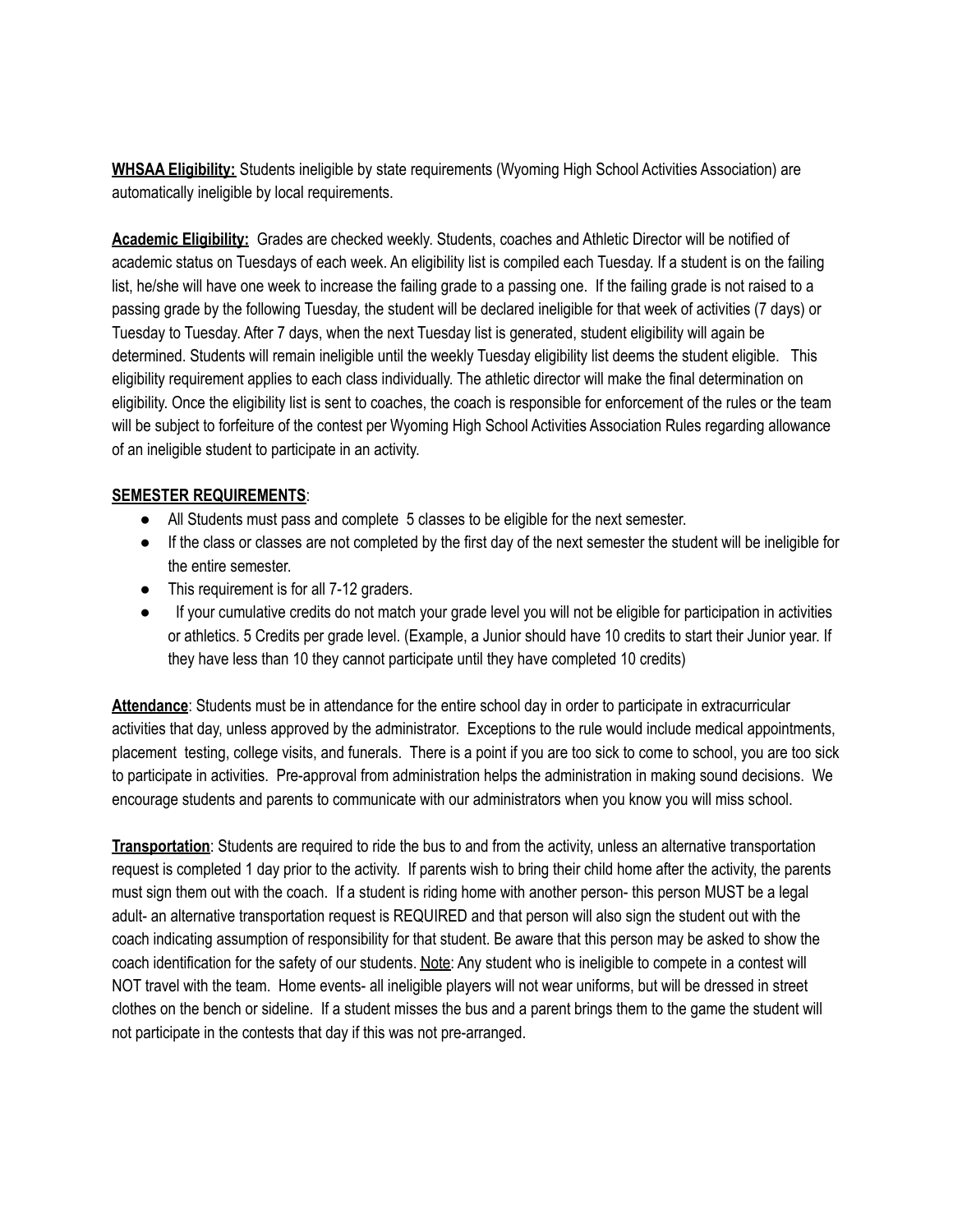**Felonious Infraction:** If a student is charged with a felony, the student will be suspended immediately from activities for an indefinite time period while school administration determines the course of action to be used in dealing with that student. If a student is found guilty of a felony, he/she will automatically incur a minimum 365-day suspension from activities.

# **Honesty and Self-Admission Clause:**

- Self-admission includes a student contacting a coach or school official within 48 hours of the infraction to self-report. Acceptable forms of notification by the student include: phone call, voicemail, text message, or email to a school official. If a student self-admits within the 48 hours, the student will be eligible to participate in our "buyback program".
- Honesty- Students are expected to answer questions honestly. Lying to a school administration or a staff member will result in an additional game penalty.

# **Buyback Program:**

- This program will be designed for students to buy back games or contests for completing the program.
- $\bullet$  8 hours of community service will result in  $\frac{1}{2}$  of the suspension lifted.
- The community service will be worked on school grounds with a staff member.
- Work must be acceptable or time does not count per supervisor.
- Schedule will be approved by the cooperating supervisor.
- Unacceptable or inappropriate behavior will void all buyback options.
- This program is designed for first time offenders only.
- Buyback % will be rounded to the nearest whole game.

**Infractions** – A participant will be subject to disciplinary action if during the course of the participant's high school career, he or she commits any of the following infractions:

- Use or possession of tobacco (includes Electronic Cigarettes (E-Cigs) and/or Vapor devices)
- Use or possession of alcohol
- Use or possession of inhalants
- Use or possession of marijuana or any other illegal, controlled substance, that is not prescribed to the individual, as defined by Wyoming State Law
- Theft or vandalism
- Fighting, Bullying, or Harassment
- Crimes Against Persons or Property
- A student that is in ISS during the day of a competition may not be allowed to participate per administration decision.

**Additional Infraction Consideration**: In addition to the infractions listed above, each coach/sponsor may have activity specific expectations that will be reviewed at the beginning of each activity season for which the participants will be responsible. Additionally, lack of overall classroom performance, expected behavior, effort, and/or failing to complete assigned tasks could cause the student to be determined ineligible by the building administration. A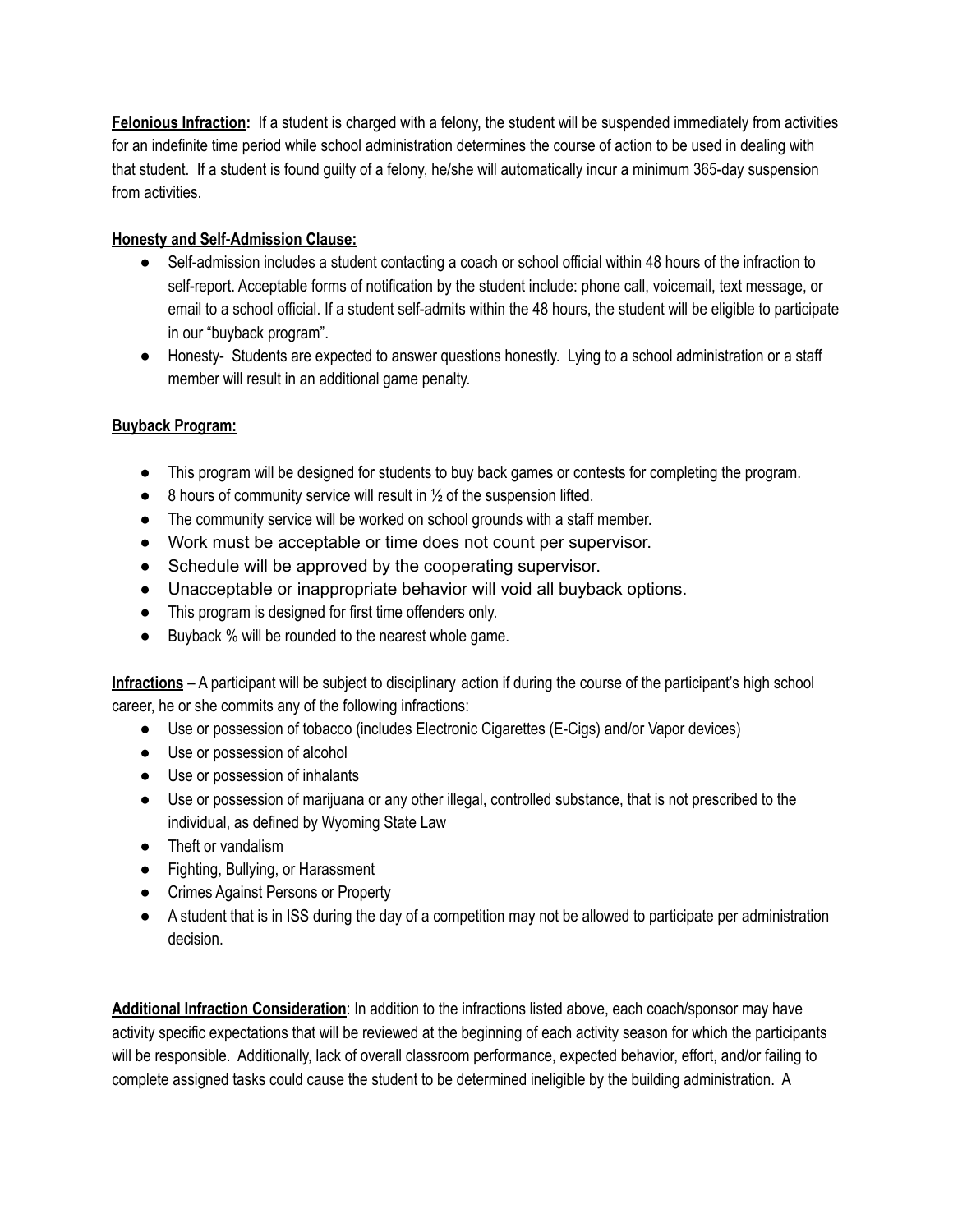meeting with student, parent, coach and administration must take place before the student is deemed ineligible for such reasons.

# **Infraction/Violation Chart:**

**Suspensions for infractions will vary depending upon the frequency of the activity and severity of the infraction as follows:**

| <b>INFRACTION / VIOLATION CHART</b>                                               | % OF SEASON       |                   |                   |                   |
|-----------------------------------------------------------------------------------|-------------------|-------------------|-------------------|-------------------|
| <b>Infraction</b>                                                                 | $1st$ – Violation | $2nd$ – Violation | $3rd$ – Violation | $4th$ – Violation |
| Tobacco, THC, Alcohol & Inhalants<br>(use or possession)                          | 25%               | 50%               | 365 Days          | <b>HS Career</b>  |
| Controlled Substance - Not<br>prescribed to the individual (use or<br>possession) | 35%               | 60%               | 365 Days          | <b>HS Career</b>  |
| Bullying, Hazing, or Harassment                                                   | 25%               | 50%               | 365 Days          | <b>HS Career</b>  |
| Conviction of a Crime<br><b>Property Theft</b><br>Vandalism                       | 25%               | 50%               | 365 Days          | <b>HS Career</b>  |
| Felonious Infractions                                                             | 365 Days          | <b>HS Career</b>  |                   |                   |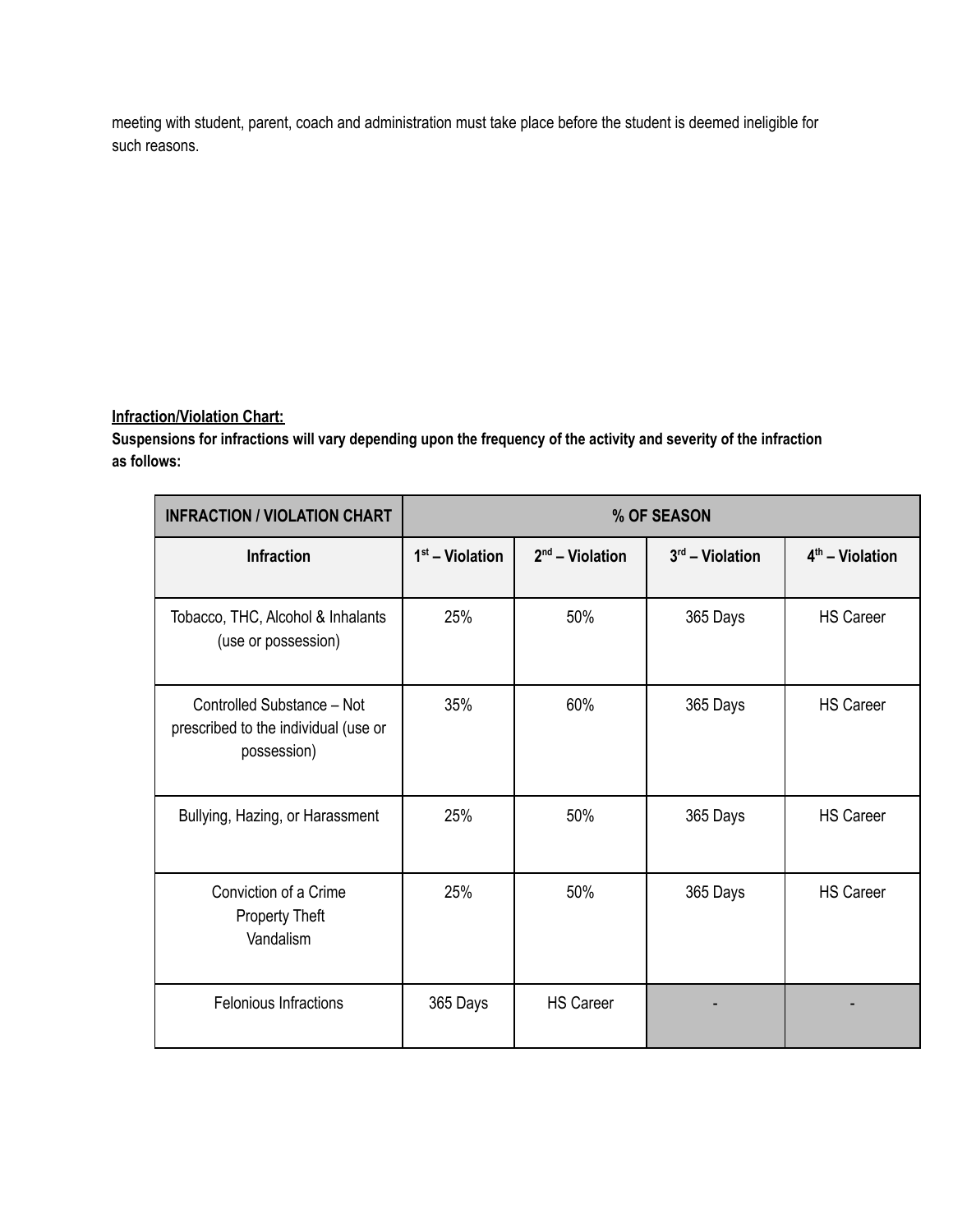**Explanation of Infraction Chart:** Percent of the season shall be interpreted as contests in a complete season. For example: There are 18 games in a basketball season. If a student receives his 1<sup>st</sup> infraction for Tobacco, Alcohol or Inhalants, it would equal 25% of 18 games or 4.5 games. (all calculations will be rounded to the nearest whole number, therefore 4.5 would be rounded to 5 games). **Note: Once a student commits an infraction, regardless of**  $\tan \theta$  **the category, he** will move to the 2<sup>nd</sup>, 3<sup>rd</sup> then 4<sup>th</sup> for every subsequent infraction.

**Multiple Infractions:** In the event of multiple infractions occurring at a single time, all infractions will be counted as a single violation of the most severe offense (e.g., a student found using a controlled substance and committing vandalism on a single occasion will be treated as though he/she committed a single controlled substance offense).

● Infractions will accumulate over the course of a participant's high school career.

# **Level of Participation for Infractions:**

● A student will be punished at the highest level of their play. So a student that plays varsity basketball and JV basketball will be punished on the varsity basketball schedule. They will not be able to play any Varsity and/ or JV contests that take place during that time frame. If a student only plays at the JV level they will be punished according to that schedule.

# **Return to Eligibility:**

Playing time is not guaranteed upon completion of punishment. Coaches maintain final say in all playing time decisions. Students that return to the team are expected to earn back trust and playing time.

# **Post Season Eligibility:**

● If a student is not eligible for play by the first postseason contest the student will be ineligible for postseason play. Which could include regionals and state.

# **Junior High to High School requirements:**

- Chart Infractions occurring at the Junior High level will not carry over to the High School.
- A student will get a fresh start entering 9th grade for all chart infractions.
- Academic requirements will be enforced every year for all students.
- Academic requirements- all students must pass and compete 5 classes per semester or they will be ineligible for the next semester. That is for all grades including 8th grades entering into high school. All classes must be made up before the next semester starts. Incompletes will be monitored and timelines set by the activities director to determine eligibility.

# **Communication to parents:**

All student athletes that are disciplined will receive a phone call from either the coach, athletic director or principal.

**Student Supports:** Students committing infractions resulting in the above penalties, will be encouraged to seek help by enrolling in assistance programs such as the Tobacco Awareness Program (TAP) or participating in other support group organizations at their own expense. Evidence of enrollment and completing attendance in one or more of these programs will result in a reduction of 1 game or contest of the total number of games/contests in the regular season. It can be used for two violations only.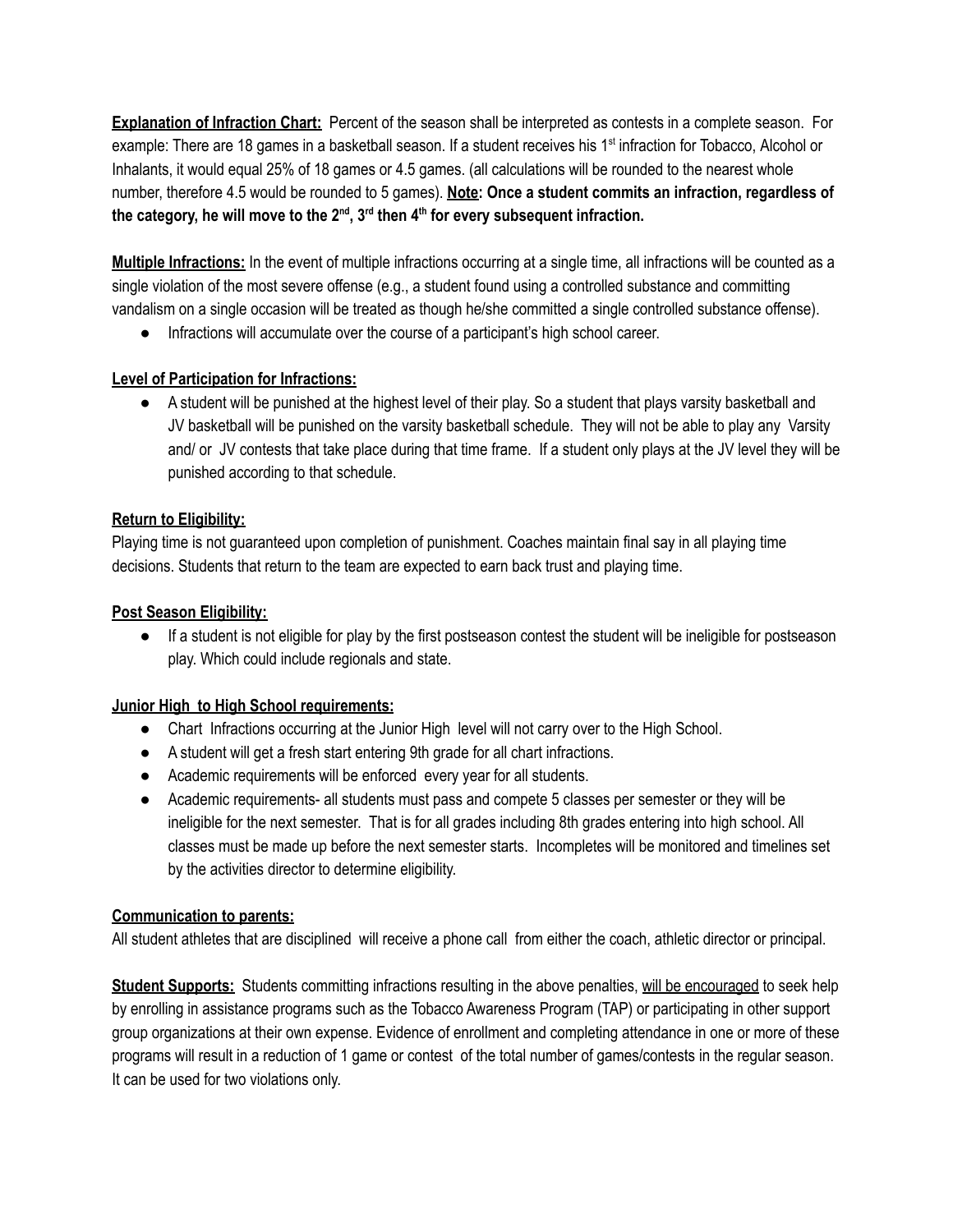Department of Family Services 307-358-3138 219 North Russell Ave. Douglas, WY 82633

Wyoming Behavioral Institution 307-237-7444 2521 East 15th Street Casper, WY 82609

Solutions for Life 307-358-2846 1841 Madora Ave. Douglas, WY 82633

# **GJSHS GUIDELINES FOR SPECTATOR REMOVAL**

According to statute (W.S.6-2-501 through 6-2-505, W.S.6-6-102; W.S. 6-6-103, W.S.6-6-301 through 6-6-307) a person may be removed from the building by any staff member for behavior that is deemed inappropriate. We encourage good sportsmanship and professional behavior at all school activities and events. The following steps will be followed if a person is removed from the building by CCSD2 Staff or game officials.

# **All steps require a mandatory meeting with High School Principal and/or Athletic Director before admittance to activities**

First Offense: Banned from all activities for up to 14 days.

Second Offense: Banned from all activities for up to 180 days.

Third Offense: Banned from all activities for up to 365 days

Fourth Offense: Banned from all activities for the JH/HS career

\*Severity of offense will be taken into consideration when determining suspension. If an administrator feels it is warranted, the severity of the offense can place a spectator immediately on a more extreme suspension step.

# **VI. CHOICE of ACTIVITY, INFLUENCE**

1. Coaches or sponsors should not exert any undue influence on students to participate in a particular activity. When students decide on an activity, it is recommended they remain in that activity for the entire season. However, a student may switch sports providing that the transfer is made with the consent of the coaches involved. When students switch an activity or begin an activity season after the first initial weeks of practice, they will not be allowed to compete until they have equaled the amount of practice time they have missed. (Example: If a student wants to go out for wrestling 3 weeks after the season has started, that student will have to practice 3 weeks before they are allowed to compete.) Students who finish one sport it its entirety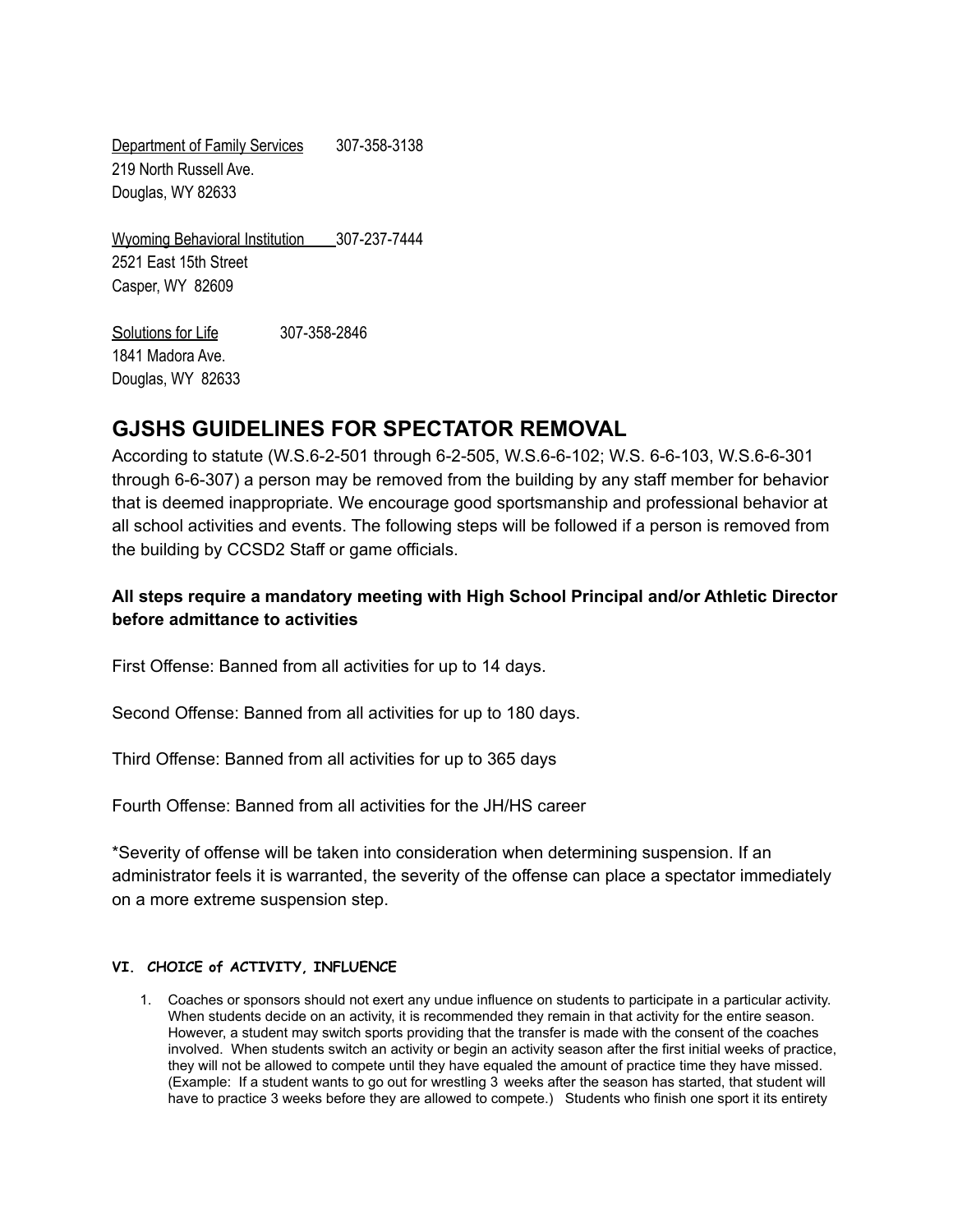and then begin a subsequent sport will be dealt with on a case by case basis by the sport's head coach and the administration.

- 2. If students are dismissed from a sport or activity because of disciplinary reasons, they will not be allowed to enter another sport or activity that season.
- 3. If a student voluntarily quits an activity, they cannot rejoin that team without the consent and approval of the head coach.

### **VII. SUPERVISION and DIRECTION**

Supervision and direction of the athletic/activity program shall be vested in the Principal through the Activities Director and subject to review by the Superintendent and the School Board. Rules and regulations of the Wyoming High School Activities Association shall be adhered to and shall be used as minimum standards for Glenrock. Coaches and sponsors are required to attend all meetings, practices, games, meets, etc., scheduled in their assignment unless prior approval is arranged through the Activities Director with notification to the Principal. Exceptions can be made concerning family or personal illnesses by contacting the head coach or Activities Director.

1. Coaches/Sponsors responsibilities are:

a. Monitoring participant's behavior. This includes locker room behavior until all participants are out of the locker room. Sitting in an office (even one with windows and the door open) is not adequate observation of participants behavior.

- b. Informing the Activities Director of all incidents and disciplinary actions. The Activities Director will inform other administration.
- c. Give input to the ordering of uniforms, training supplies, and equipment. Maintaining inventories of equipment and facilities.
- d. Following all guidelines in their job description in this Code and School Board Policy.

e. Encouraging their students to have good attendance, do well academically and show respect for other students and staff members at all times.

- f. Verifying that all participation forms are complete and on file in the office before the first scheduled event. These forms include: exemplary conduct, emergency treatment, physicals and Cautionary Statements.
- g. Communicating program information and expectations to all participants and their parents. Coaches may use various forms of communication to relay information to their students. All communication should be appropriate, timely, and non-threatening. Students and parents are urged to communicate with all coaches in an appropriate verbal manner. Text messages that are harassing, derogatory, or threatening will be turned over to law enforcement.
- 2. Opposite gender coaching/sponsoring a team/club:

Converse County School District #2 realizes a potential problem when there is an opposite gender coaching or sponsoring a club or team. In most cases the coach/sponsor will announce his/her entrance into a motel/hotel room, bathroom, etc. before entering an opposite gender's area. After the announcement has been made the coach/sponsor may enter if no objections are given by students.

In the case of an emergency, the coach/sponsor may enter immediately to answer the emergency. We hope this does not cause any undue hardship, but it must be done.

### **VIII. ELIGIBILITY**

- 1. A participant in an activity must be passing six (6) solid subjects. At the semester a student must be passing five (5) solid subjects **with full credit** in order to participate in activities the following semester.
- 2. Students that pass only four (4) or fewer classes for the semester will be ineligible for the semester according to WHSAA rules. Ineligibility for a semester includes competition only.
- 3. For the current semester, a participant in an activity must be passing six (6) subjects as determined by a weekly eligibility check.
- 4. Students are expected to be passing all classes. For eligibility purposes, any student with more than one grade below a "C" will have a probationary week to get his/her grades up. If the student still has more than one grade below a "C" when the next grade check is done, that student will be ineligible to play in that week's contest (Wed to Wed). **If a student is academically ineligible for any three (3) weeks of competition during a season, they will become ineligible to compete for the remainder of that season.**
- 5. The grade of incomplete will allow the student two weeks to complete the outcome, standard or classroom work to achieve a grade of "C" or better. If there are reasons beyond the student's control and two weeks is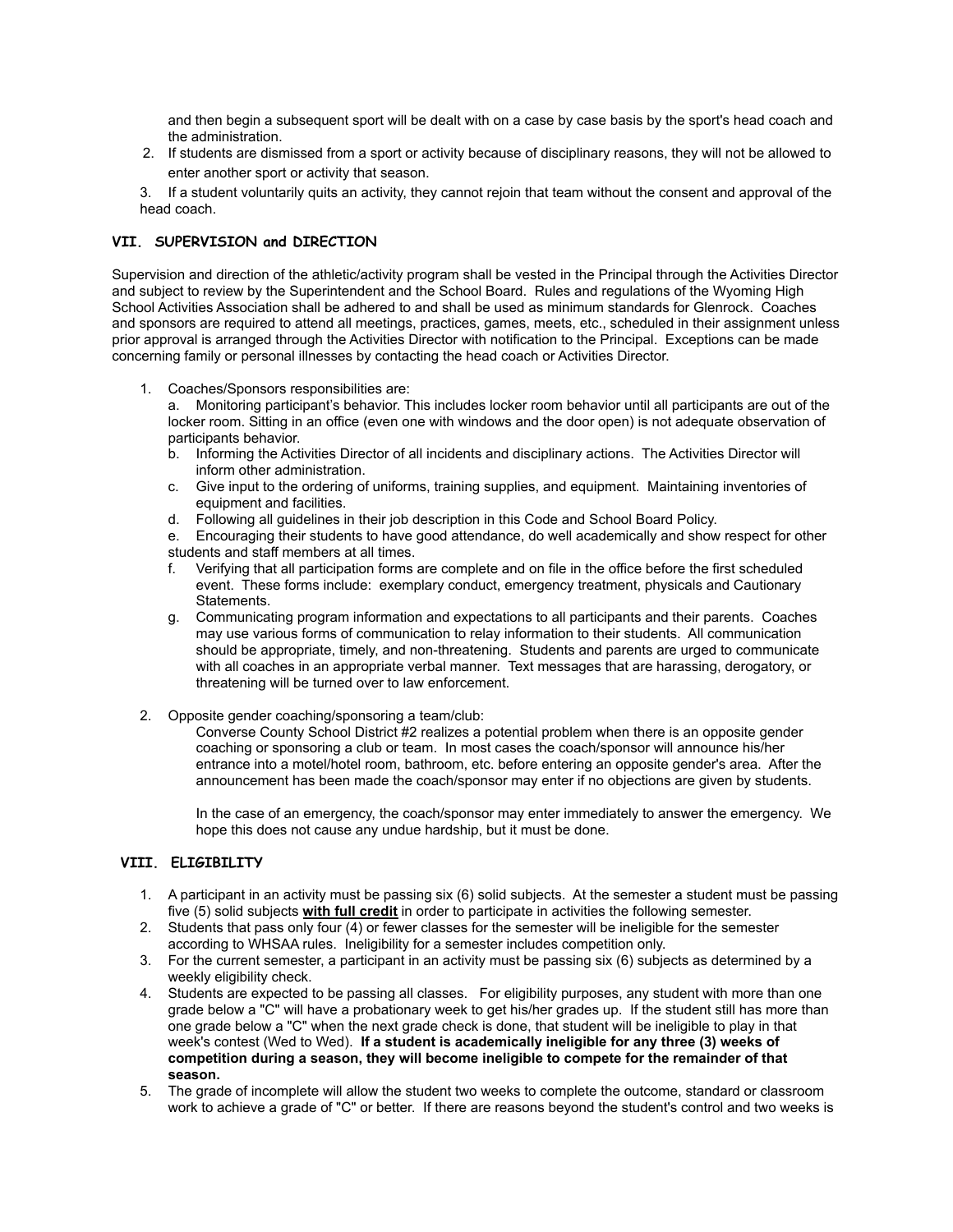not enough the student, teacher and parent must enter into a contract specifying the work, time period and other expectations needed for the student to achieve a grade of "C" or better. In both situations if the work is not completed in a satisfactory manner in content and on time a grade of "F" will be on the student's report card and/or transcript.

6. If a student is ineligible for a semester, their eligibility will be reinstated the first day of the following semester, as long as they have met semester eligibility criteria.

# **CRITERIA FOR CONDITIONAL ELIGIBILITY**

Any student who wishes to participate in an activity but is not eligible because of credit loss must appeal to and appear before the Activities Review Committee (Principal, Assistant Principal/Activities Director and two (2) teachers) for conditional eligibility. The committee will consider the following when making its decision:

- a. Reason for wanting conditional eligibility
- b. Number of absences
- c. Number of tardies
- d. A current list of classes and grades in those classes
- e. Discipline record
- f. Comments by current teachers which will be submitted directly by the teachers to the Committee

Students given conditional eligibility will be checked on a weekly basis for attendance, grades, and behavior. Conditional eligibility may be revoked at any time for due cause.

### **IX. LETTERING - To letter in any activity - The student must complete the season in good standing.**

- A. **Football** Play in one-half of all varsity game quarters and coach's discretion.
- B. **Volleyball** Play in one-half of all varsity game matches and coach's discretion.
- C. **Cross Country** Run as a varsity team member (top 5; run as a varsity member in at least one meet or be in the top 10 individuals in a junior varsity race and coach's discretion.
- D. **Basketball** Play in one-half of all varsity game quarters and coach's discretion.
- E. **Track** Score at least one point in 1/3 of all varsity meets or equivalent to this and/or qualify for State and coach's discretion.
- F. **Speech**
	- 1. Accumulate fifty (50) National Speech and Debate Association points per year
	- 2. Attend at least one-half of all of the meets
	- 3. Finish the season in good standing
	- 4. Coach's discretion

### G. **Wrestling**

Place in the top 6 at Regional Tournament Qualify for the State Tournament Coach's discretion

### H. **Drama**

- 1. Must successfully complete the fall production and be in at least one event at State Drama.
- 2. Must accumulate at least 12 points.
	- Points:

| a. Roles:       |       |
|-----------------|-------|
| Lead Role       | 5 pts |
| Supporting Role | 3 pts |

b. Production Crew Lights/Sound 5 pts Musician for Musical 5 pts Stage Crew 5 pts

- 3. Crew Work 1 hour of work 1 pt
- 4. Penalty points Lose one point per unexcused absence. Other school activities are excused
- 5. The director may award a letter at his/her discretion.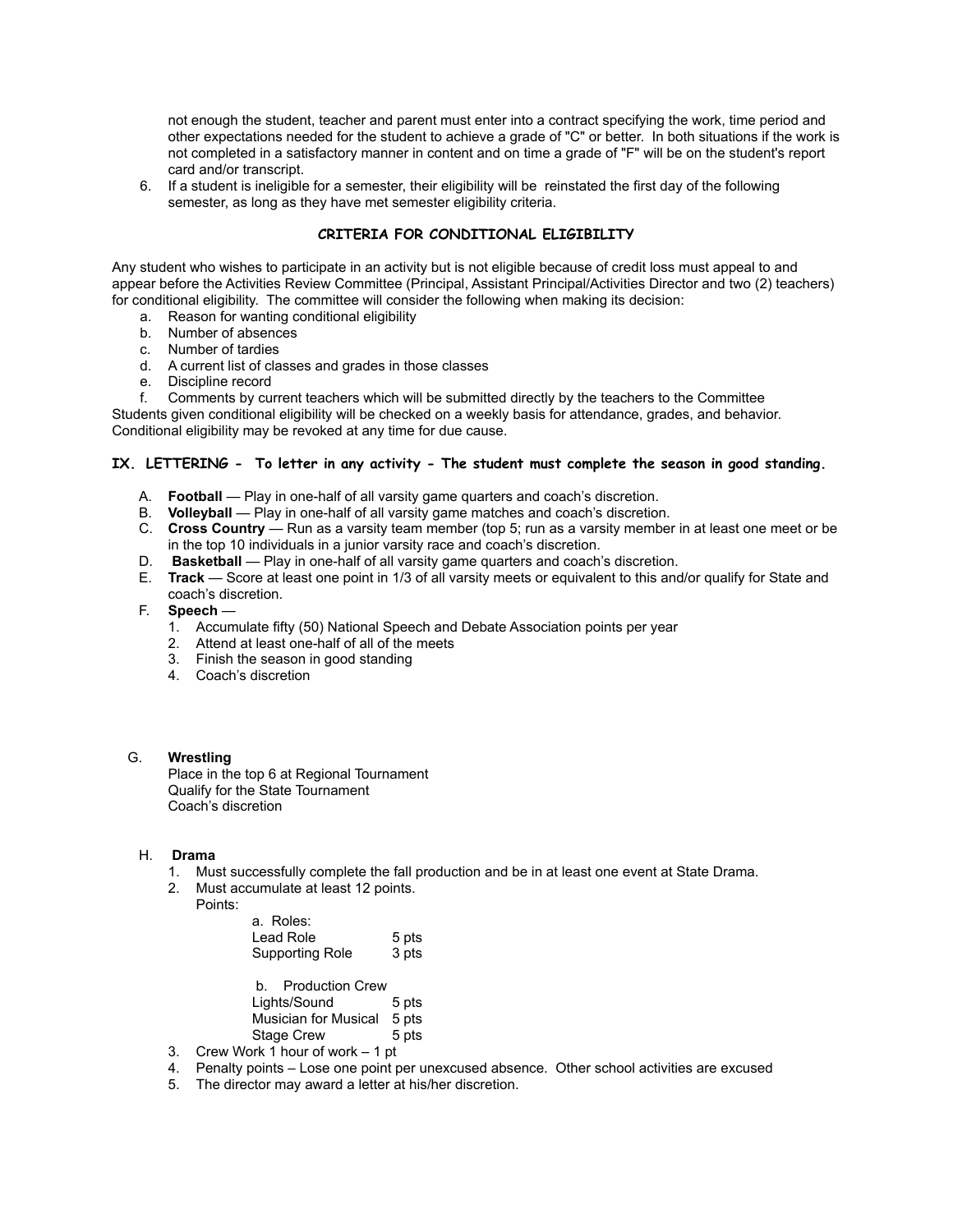I. **Music -** Outlined in their own handbook

### J. **FCCLA**

- 1. Participate in 6 of the 9 Community Service Projects
- 2. Complete 4 leadership activities: holding an office, chairing a committee, attending Fall Conf.
- 3. Attend 3/4 of the club meetings
- 4. Must compete at the State level in a STAR or REACH event
- K. **Academic Letter Winners** -Students may earn an academic letter if they meet the following criteria:
	- 1. Students must have a minimum of 5 graded classes (A C)
	- 2. 9th, 10th, 11<sup>th</sup>, and 12th grade students must have at least a 3.5 cum. GPA for the school year
	- 3. Students must have a 3.0 cumulative GPA in addition to a 3.5 current semester GPA to letter in academics.

### L. **FBLA :**

Students earn a point(s) for the following participation within FBLA: Weekly meetings – 1 pt per meeting FBLA Fall Conference – 3 pts for attending FBLA LEADS Conference – 3pts for attending Volunteering – 1 pt per hour Concessions Fundraising – 1 pt per hour March of Dimes Week Activities – 1 pt per day/activity FBLA membership drive activity  $-1$  pt Career and Technical Career Week – 1 pt per day/activity State Competition Practices – 1 pt per hour

An FBLA member must earn at least 25 pts throughout the school year to earn a spot on the State FBLA team and to also earn the FBLA letter.

# **GENERAL POLICIES**

- 1. Bands shall play at home activities only. State events can be an exception
- 2. Admission prices for regional or state activities shall be set by the Wyoming High School Activities Association.
- 3. Playing squads and managers shall be admitted to contests on authorization by the coach.
- 4. The voting delegate on all State activities shall be the WHSAA representative, as appointed by the School Board.
- 5. The voting delegate at conference activities will be the Activities Director.
- 6. In all contests, only game officials and authorized personnel may be on the sidelines.
- 7. Adult registered officials must be used in all varsity athletic contests.
- 8. Administrators, staff members, and coaches shall refrain from questioning decision of officials or otherwise criticizing them following the game. Any criticism or protest shall be addressed in writing to the proper officer of the Officials.
- 9. Any unsportsmanlike conduct requiring special attention will be reported to the Administration and, if further attention is needed, to the Wyoming High School Activities Association.
- 10. All dates must be cleared for **any change** through the Principal.
- 11. Only school banners will be allowed to be displayed at games. No paper, confetti, or artificial noisemakers may be used at games held indoors. This includes **drums and megaphones.**
- 12. Live mascots may not be used at contests. .
- 13. If a need exists, personnel from outside of the School District will be used as a coach or sponsor.
- 14. Volunteer coaches or sponsors can be used, but they must first fill out an application form and be approved by the building principal and Activities Director. Volunteer coaches must submit fingerprints for a Criminal Background Check through the state of Wyoming.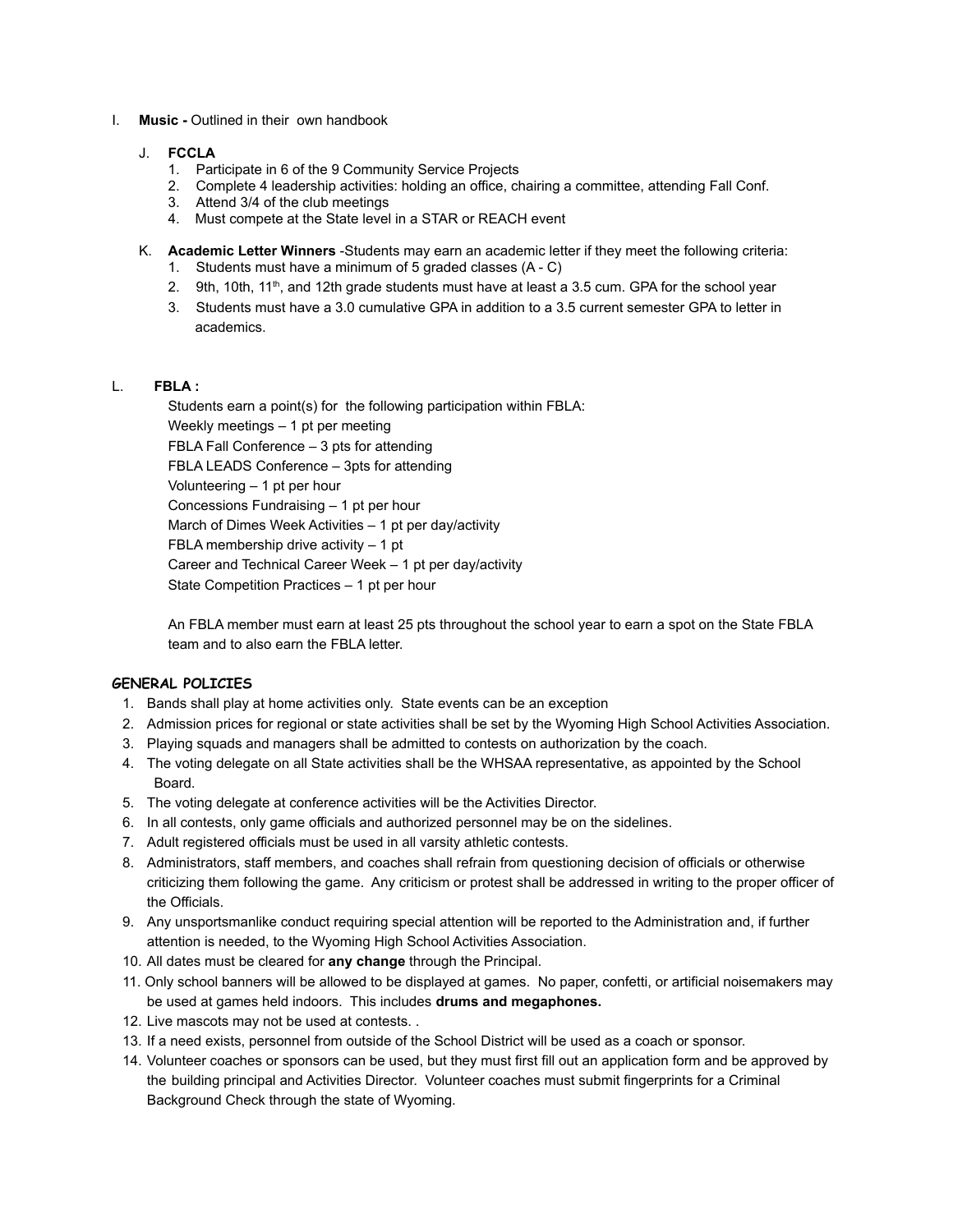### **RECORD KEEPING**

A certain number of records shall be kept by the Activities Director with the majority of the needed information being supplied regularly by the coaches. Record keeping is essentially good business practice and material thus collected can be of great value for anticipating and capitalizing on trends, for use as a valid reference source and for establishing necessary public relationships with the media.

Records which shall be maintained by the Activities Director include:

- 1. **Season Report** from each head coach at the end of the individual season.
	- The Season Report should include:
		- Scores of every contest held;
		- Records (school, league, district, state) established by team or individual participants;
		- Honor and awards winners;
		- Individual participation summaries;
		- Honor awards (selection and award procedures);
		- Recommendation for seasons to come;
		- How many started season; how many finished season.
- 2. Eligibility Lists kept up to date for all individual and team participants.
- 3. Letter Awards.

### **DISCIPLINE WITH PARTICIPANTS**

An activity Code serves as a guide for making rules clear. The School Board recognizes this and assumes that coaches are enforcing the Code both in spirit and in fact. Observation reinforces the view that those coaches who use the Code have the best discipline and usually the best teams.

Your coaching position provides you with a great opportunity to help participants understand the need for discipline. Turnout procedures for participants, attendance regulations, game tactics, and the manner in which you deal with rule violations reflects your disciplinary abilities and determines your effectiveness as a coach. The weak coach is the participant's "buddy" instead of his teacher and leaves the discipline to others or entirely neglects it.

The head coach will determine appropriate discipline when rules are violated, but the Principal and Activities Director will be kept informed when serious violations occur. The following standard guidelines might help with consistency when major infractions do occur.

- 1. We want to be firm, but to ensure that justice prevails.
- 2. We are first concerned with what is best for all participants.
- 3. Suspension is usually the best device where major discipline is needed because it is felt most strongly by the participant and makes clear that the team will do without him/her if he/she does not live up to set standards. — In this situation sometimes parents, teachers and the community may not always understand your actions; you must take care to fully explain the situation. (The participant almost always understands quite clearly.) — Suspension will be for a definite time according to this activities code (day, week, month, season).

It is in the area of discipline that coaching efforts obviously come into view to administration, teachers, the community, and most important, the participants.

### **JOB DESCRIPTIONS AND REGULATIONS FOR ALL COACHES AND SPONSORS**

The need for job description specifications is becoming obvious with the stronger emphasis on credibility and accountability in coaching. There is a definite need for criteria to measure coaching responsibilities/accomplishments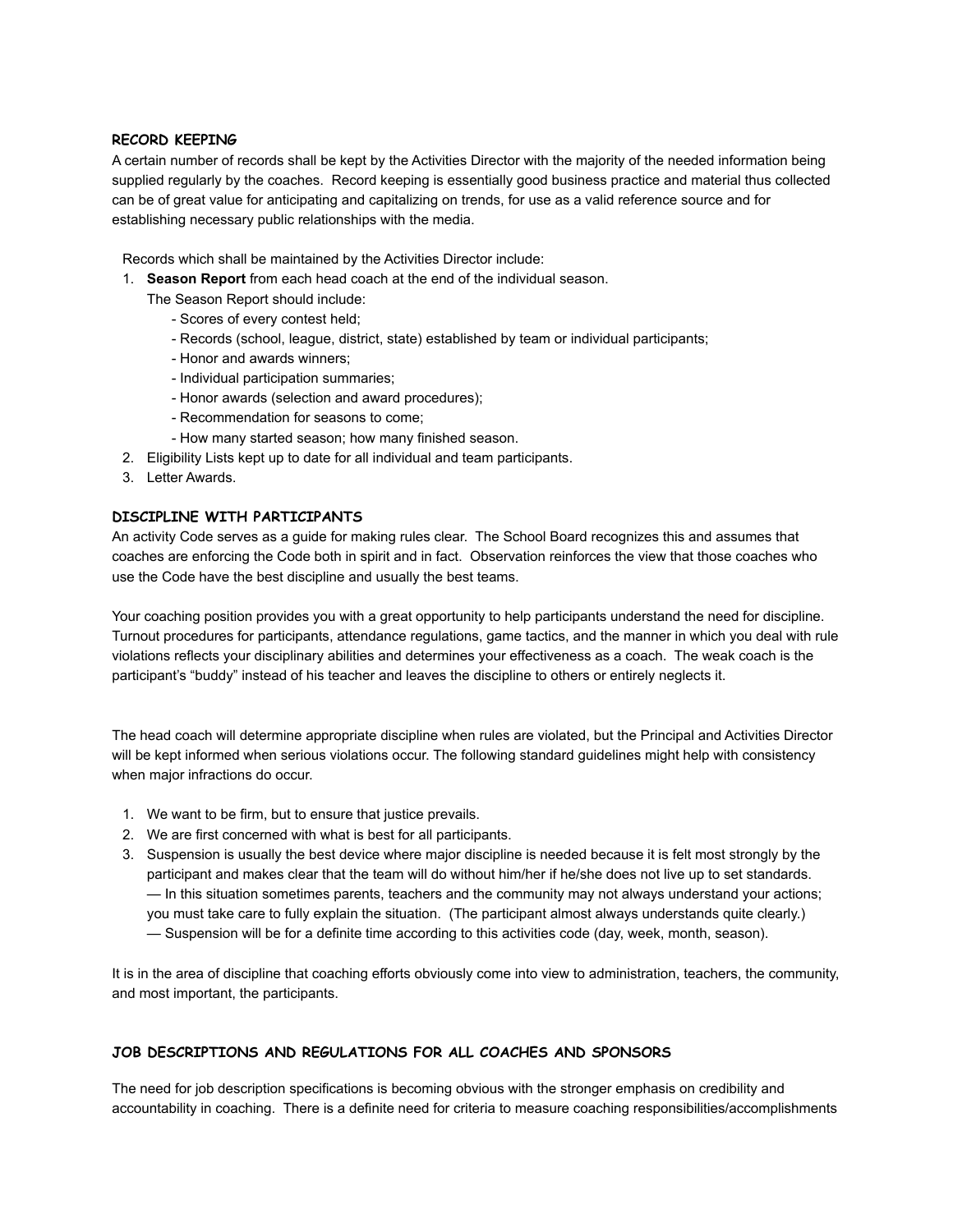within the framework of the Converse County School District #2 objectives for their activity programs.

### A. **Professional and Personal Relationships**

### 1. **Rapport**

A coach must be able to develop a good rapport with any number of individuals and groups; team personnel, the student body, the professional staff (faculty, administration, maintenance, etc.), the community as a whole, spectators, officials, fellow coaches, media representatives, and the parents of his/her players. Good rapport and an image of competency are invaluable for the coach.

### 2. **Cooperation**

The District expects a maximum of cheerful give and take between all individuals associated in any degree with the comprehensive program. Coaches must work hand in hand with their Activity Coordinators, principal, other members of their staff, maintenance, transportation, and the Central Office.

### 3. **Leadership**

Diligence, enthusiasm, honesty and a love for the game are all part of a professional pride that should be exhibited by any coach. Personal appearance, dress, physical condition - all should be exemplary. Dressing appropriately for practice, following practice schedules, and building positive attitudes are very important. A coach must be in control at all times. Language, actions and emotional displays come under very close scrutiny, both in practice and in scheduled contests. Integrity, graciousness, dignity and respect are to be cultivated with players, officials, opponents and colleagues whether winning, losing, or just working out.

### 4. **Discipline**

Every facet of discipline is the coach's responsibility. Individually, the coach becomes a model of all that the program represents - observation of school codes, training rules, rules of the game, ideals of good sportsmanship, behavior of participants throughout the season, at home and away, even to a degree of the conduct of the crowd, especially where the student body is concerned. "Desire" to do well, to win well, to lose well, should be emphasized. Staff, players and spectators should be motivated toward established goals.

### 5. **Improvement**

A coach must constantly take advantage of opportunities presented for self-improvement. Attendance at district meetings, rules clinics, special workshops and clinics in specific fields and similar in-service training programs is a must. Membership should be maintained in professional organizations, coaches' associations, and similar groups whose programs are geared toward greater achievement and fuller performance. Keeping abreast of current literature in professional journals, newspapers, and magazines and utilizing enrichment material available in other media forms is also to be expected.

### B **Coaching and Sponsor Duties and Responsibilities**

- 1. Use sound and acceptable teaching practices.
- 2. Run well organized practice sessions, based upon sound teaching fundamentals. This includes written practice plans.
- 3. Complete pre-season planning well in advance of starting date no place for haphazard planning in program. Middle and High School coaches should work together to ensure continuity.
- 4. Adhere to a highly efficient and technically sound program of injury prevention. When injuries do occur, follow a prescribed routine and maintain good communications with patient, trainer, doctor and parents.
- 5. Construct a well organized game plan.
- 6. Develop a sound system of equipment accountability including season inventory, repair, re-conditioning and replacement.
- 7. Keep assistant coaches, players, parents, student managers and statisticians well informed as to what is expected. Let students know the risks, and the importance of following rules and proper techniques for their safety. Written itineraries should be provided to all athletes and their parents for away game/contest. **Coaches may use an appropriate app or technology format to communicate these plans.**
- 8. Head Coaches and Activities Director will evaluate assistant coaches Head Coaches will be evaluated by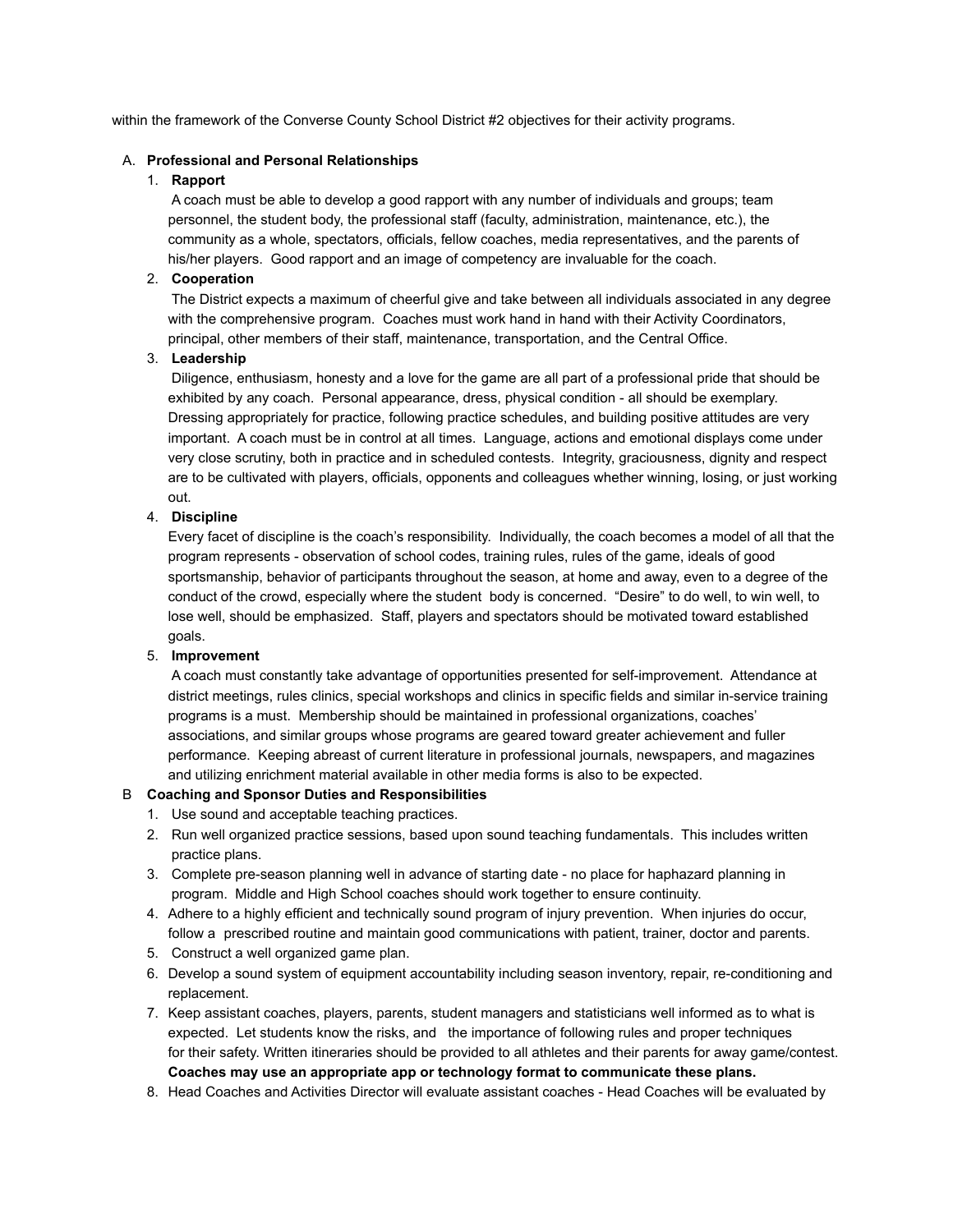Activities Director and Building Principal.

- 9. Develop a skill progression for your sport. Communicate with lower level coaches the outline of your progression.
- 10. Assist graduating seniors in college placement.
- 11. Keeping practice periods for his/her activities within the confines of the specified time in the Activities Code; schedule practice during any holiday period with the Activities Director.
- 12. Arrive first and make sure you are the last to leave. Verify that all participants have transportation home when returning from away trips.
- 13. Verify that each participant has a medical examination, an exemplary conduct form, an Emergency Medical Treatment form, and a Cautionary Statement completed and on file **before** he/she begins practice.
- 14. Check player's attendance daily and eligibility weekly.
- 15. Prepare a roster of players with other necessary information so certified eligibility lists may be sent to competing schools. Advise Activities Office of any changes in roster or in activity participants.
- 16. Ensure that first-aid equipment is readily available at all times.
- 17. Demonstrate how equipment is to be worn, how to care for it and how to hang it in lockers or on hangers.
- 18. Coaches and sponsors will attend all practices, games, and meets, etc., during their season.
- 19. All coaches and sponsors must sign a Code of Conduct Statement before they start their season. Violation of this code may result in suspension or termination.

### C. **Coaches Dress**

Coaches should dress in appropriate workout gear during practices. Students, parents, and faculty have a right for concern about a coach who teaches a sport in school clothes, the same as they would a classroom teacher that teaches in gym clothes. Coaches should dress appropriately for all contests and trips.

### D. **Meals, Expenses and Travel**

- 1. The school district will provide meals only at state culminating events. All trips will be by school-provided transportation. All participants will travel with school transportation unless a written request from parents to do otherwise is given to the coach and approved by him/her prior to departure. Participants will be released to their parents only upon the completion of a parent transportation form.
- 2. Coaches and sponsors must stay within travel and meal allowances, and upon returning from a trip will promptly report expenditures to the Activities Director.
- 3. Head coaches or sponsors will ride to and from events and at all times supervise participants during the event. After practices head or assistant coaches will remain until participants clear the building. Teams and coaches will return from all games or playoffs as soon as practical after games are played or playoff eliminations. (No staying overnight.)

4. School-provided transportation will be left clean and in the same physical condition in which it was checked out, with head coaches or sponsors being held responsible. If the vehicle is not returned in good condition, the group may be refused travel privileges in the future.

- 5. Meet with groups before each departure to explain the trip's itinerary. Participants should check and assume responsibility for their equipment throughout the trip.
- 6. Prepare a checklist of needed equipment to ensure nothing is forgotten by the managers.
- 7. Coaches or sponsors must be sure that each individual has a way home after arriving home from any event. Coaches or sponsors personally must release an injured participant to the doctor or parents.
- 8. Provide safekeeping for all valuables especially, so they are not left in locker rooms.
- 9. Coaches, sponsors, or designated assistants should check dressing rooms, hotel rooms, restaurants, and buses prior to participants entering and after they leave the facility. This helps prevent loss of clothing, equipment, and gives coaches or sponsors an insight to facility conditions.
- l0. Set the standards of behavior and hold to them. Impress upon students that rowdiness, inappropriate behavior, and the use of obscene language will not be tolerated.
- II. Make participants aware of the type of clothing to wear; the address of the hotel or motel where the team will stay (including phone number); exact time of departure from home and approximate time of return.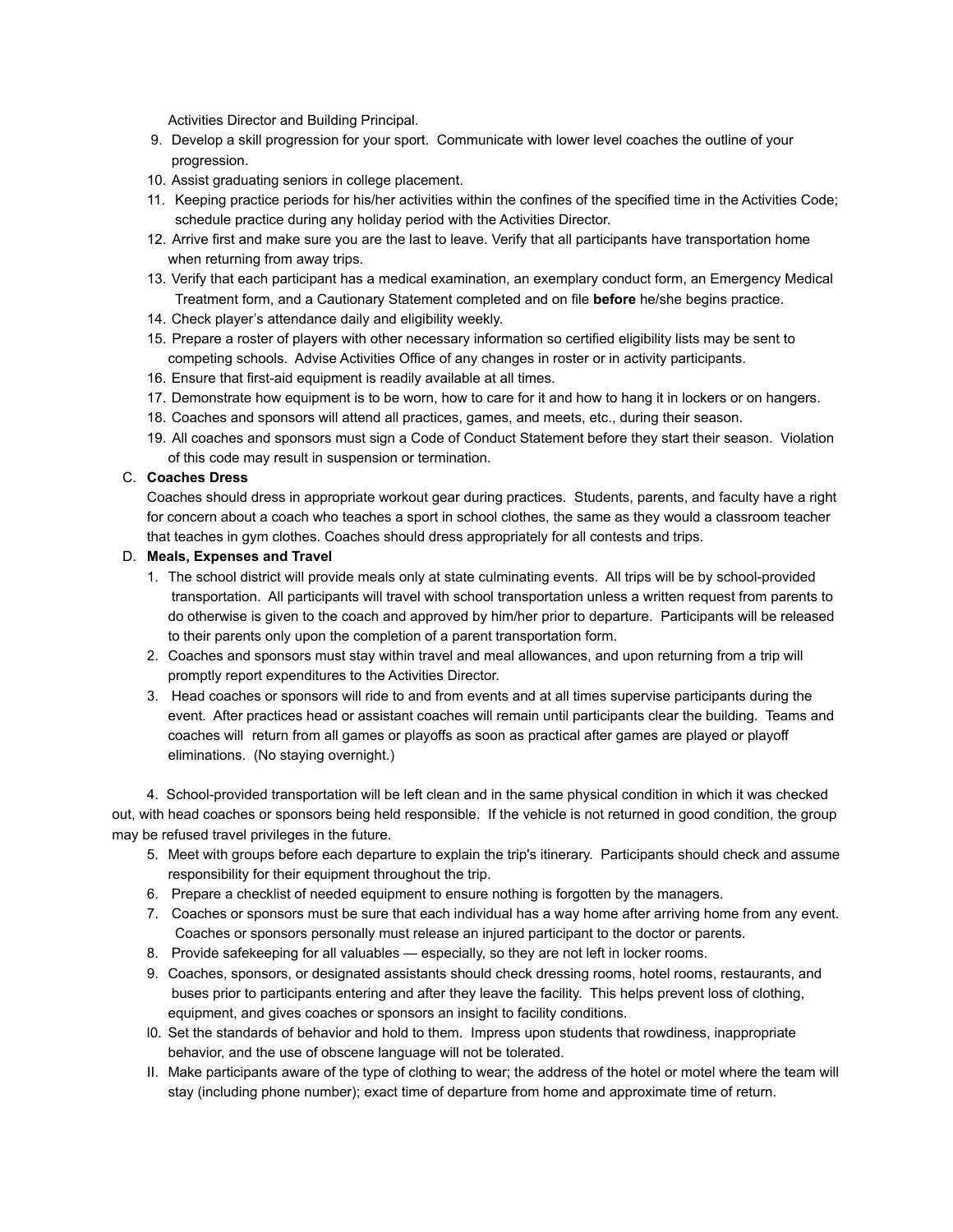Encourage students to inform their parents of these facts in case of emergencies. The Activities Director should have this information.

l2. **Use of Opponents' Dressing Facilities:** Coaches should discuss with team members appropriate conduct when using dressing facilities of the opponents. Note the general condition of the dressing room both upon arrival and departure to forestall vandalism. At times it may be necessary to hold a bag inspection after returning from a trip. Coaches should ask to have their dressing room locked during their team's absence. Following these procedures may save the school and district some unfavorable publicity.

### E. **Attendance at Rules Meetings**

When rules meetings are held for specific sports, all coaches for that sport are urged to attend the meeting. Head coaches will be responsible to see that their assistants are in attendance. Online rules meetings will be utilized by the WHSAA and will satisfy this requirement.

### F. **Practice-Days and Times**

Start and end on time. You will not improve any activity by jeopardizing relationships with parents and administrators by holding late practices. The less you disrupt the family dinner hour, the more apt you are to have a favorable reaction from parents towards activity programs. **Practices shall not exceed 3 hours.**

- 1. **Certified coaches will supervise all practices at all times. If a certified coach is not able to be present, the practice should not be held.**
- 2. **Sundays and Special Holidays:** Mandatory Sunday practice sessions of squad members are prohibited. Thanksgiving and Christmas should be treated as a Sunday. Practice during these extended vacations may be scheduled at the discretion of the coach with administration approval.

### G. **Game Rosters**

- 1. All coaches are requested to inform their team by the practice prior to an event, who will participate in the interscholastic contest. This information enables team members to inform parents regarding making an athletic trip or suiting up for a home game.
- 2. Coaches should always make clear to a team member any change in status, and the reasons for such change, especially if the individual has been used to suiting up for games. Both good public relations and maintenance of team morale are involved.

### H. **Equipment**

- 1. Coaches are responsible for the inventory in his/her activity. At the seasons' end, a list of students who have not returned all their checked-out equipment should be submitted to the Activities Director. Failure to comply with this regulation may result in budgetary cuts at the discretion of the Activities Director and Principal.
- 2. It is the Activities Director's responsibility to coordinate these lists and take action to see that equipment is returned or that the school is reimbursed for the cost.

### **JOB DESCRIPTION FOR ASSISTANT COACH**

Head coaches/sponsors should be a positive role model for all involved in their program. His/Her conduct at practice and games should model exemplary sportsmanship and behavior. His/Her dress should model what is expected from all participants.

Volunteer coaches/helpers **are not** permitted unless prior authorization has been received from the principal and activities director. Volunteer coaches must submit fingerprints for a Criminal Background Check through the state of WY. Arrangements for the process can be made through the Glenrock Police Dept. or through the Adm. Asst. at the Central Office.

### **PRIMARY RESPONSIBILITIES:**

### A. **Year Round**

- l. Understand and know the sport rules and regulations presented in the State Activities Association Handbook.
- 2. Be aware of all rules and rule changes.
- 3. Be aware of new developments, innovative ideas, and techniques by attending clinics, workshops, and reading material about your sport.
- 4. Assist head coach in carrying out assigned responsibilities.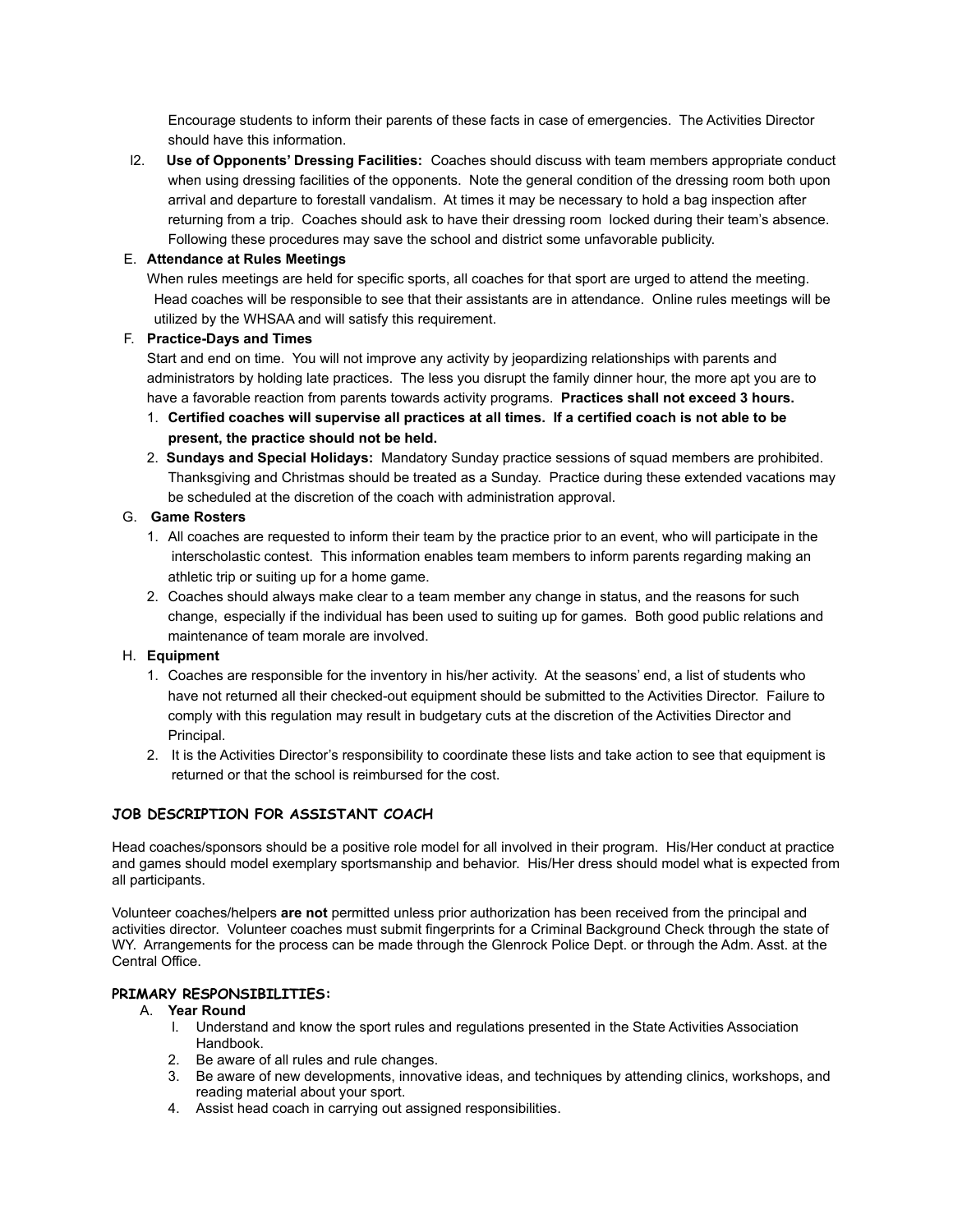5. Attend all practices, including those during school vacations, unless absence has been previously requested and approved by the Head Coach and Activities Director.

# B. **Seasonal**

- l. Before the Season:
	- assist head coach with properly registering athletes.
	- assist head coach with issuing equipment needed for your sport.
	- provide head coach with accurate information needed to compile eligibility lists and other reports.
	- meet with squad and discuss all rules and regulations, emphasizing the Activity Code.
- 2. During the Season:
	- assist in implementing objectives outlined in the Coaches' Handbook.
	- assume constant care of equipment and facilities.
	- assume supervision of assigned athletes and teams, and supervise all athletes when needed.
	- attend all contests and practice sessions.
	- discipline athletes in a firm and positive manner.
	- emphasize safety; be aware of best training procedures and injury prevention action.
	- conduct self and supervise teams in an ethical manner during contests and practice.
	- instruct players game rules, rule changes, new developments, and innovative ideas.
	- Adhere to "Regulations for Coaches" as described in the Handbook.
	- Attend all practices.
- 3. End of Season:
	- assist in the return, storage and inventory of school equipment.
	- recommend athletes for awards.
	- recommend schedule improvements.
	- make reports as requested by head coach and Activities Director.
	- recommend equipment to be purchased.
- 4. Additional Responsibilities:
	- Additional responsibilities occurring during the season may be assigned such as:
	- scouting opponents
	- team trainer
	- equipment supervisor
	- publicity reports
	- filming

### **SUPERVISION AND EVALUATION OF COACHES**

An athletic staff supervisory program is necessary to ensure a quality athletic program. The primary purpose of head coach supervision is to develop and improve coaching to enhance student athletic achievement. Supervision is an important ongoing process for beginning as well as experienced head coaches. These processes should be carried out in a cooperative spirit.

The Activities Director will supervise head coaches under direction of the building Principal. There is a direct inter-relationship between supervision and evaluation processes. The Activities Director should be objective in his observations and evaluations. He is to analyze his observation and make a professional judgment regarding head coaches' performance.

Head coaches will be supervised and evaluated in the following areas:

- l. Practice management.
- 2. Practice control.
- 3. Knowledge of his/her sport.
- 4. Presentation of skills.
- 5. Instruction planning.
- 6. Coordination of staff.
- 7. Evaluation procedures.
- 8. Instructional methods used.
- 9. Athlete Rapport.
- 10. Professional Rapport.
- 11. Parent Rapport.
- 12. Present professional image to the community.
- 13. Media Rapport.
- 14. Knowledge of current trends.
- 15. Reports and administrative tasks.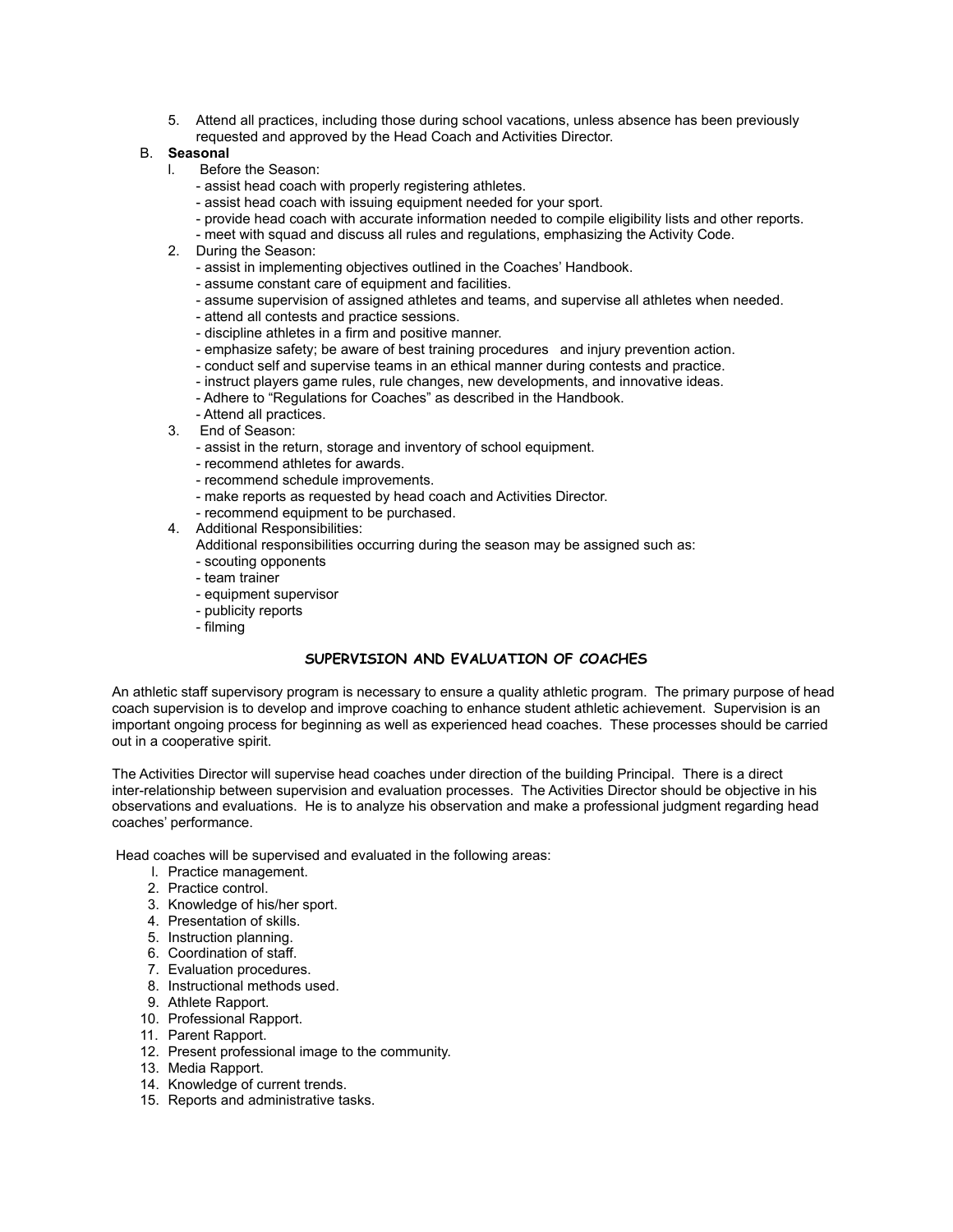- 16. Equipment and physical facilities care.
- 17. Overall effectiveness of athletic department.
- 18. Ethical conduct.

Head coaches will supervise and evaluate assistant coaches' performance based on the appropriate categories listed above. The Activities Director will also observe and evaluate assistant coaches.

### **PROCEDURE**

The following steps and times are intended to establish supervision and evaluation standards. Prior to beginning each sport season the Activities Director shall make head coaches aware of the supervision/evaluation procedures, the expected performance standards, and goal-setting orientation.

Procedures for new head coaches and second-year coaches include:

- l. Goal-setting analysis Before the season starts, coaches should determine, in writing, at least one but no more than five personal goals.
- 2. At least **two formal observations** which include a post-observation conference with a written summary. The first will be conducted within two weeks of beginning the season before actual games or contests begin. The second should be done during the athletic season, at least five weeks after the first observation.
- 3. A minimum of two informal, written evaluations will be done. The first is to be completed by the halfway point of the athletic season, the second after the season's end.

Procedures for head coaches with two or more years of experience in Glenrock include:

- l. Goal-setting analysis Before the season starts, coaches should determine, in writing, at least one but no more than five personal goals.
- 2. Periodic informal and formal observations will be made as needed and desired, as well as post-observation conferences.
- 3. A minimum of one formal written evaluation will be done. This is to be completed after the season ends.

Head coaches with two or more years experience in Glenrock, who change, or become head coach another sport, will be supervised and evaluated as a new coach in the new position.

### **PERFORMANCE STANDARDS**

The following criteria will be used in evaluating and observing the above categories. The following descriptions are broad and general to adequately provide for individual situations. The Activities Director will further define these descriptions for individual situations and give his professional judgment concerning such situations. In the areas below, the head coach is expected to perform effectively in the following areas:

- 1. Practice management Employ procedures that promote effective, efficient and organized practice sessions.
- 2. Practice control (including locker room, contests, trips, etc.) Use fair and consistent discipline in conjunction with the school's athletic code, to produce a learning atmosphere appropriate to the tasks at hand.
- 3. Knowledge of his/her sport Organize and present his/her objectives in various effective methods that are consistent with his/her coaching theory and philosophy.
- 4. Presentation of skills Clearly present and explain objectives for athletes of various ability levels.
- 5. Instruction Planning Use adequate techniques for planning well-organized practices, and follow a reasonable scope and sequence both on a short and long term basis.
- 6. Coordination of staff Head coach should provide adequate instruction for assistant coaches to ensure smooth coordination of practices, and coach-staff planning.
- 7. Evaluation procedures Employ methods that evaluates athletic performance and individual ability levels based on objectives and goals.
- 8. Instructional methods used Employ a variety of instructional methods that are conducive to the objectives and goals.
- 9. Athletic rapport Demonstrate respect toward all athletes and elicit respectful actions from athletes.
- 10. Professional rapport Work with colleagues on a professional, cooperative, and problem-solving basis to better the school, its programs, and especially its students and athletes.
- 11. Parent rapport Inform parents of practice and athlete situations and strive to establish methods that facilitate positive rapport (i.e. pre-season meetings, newsletters, etc.).
- 12. Present a professional image to the Community Maintain awareness of a professional image and its relationship to effective coaching while in the public eye.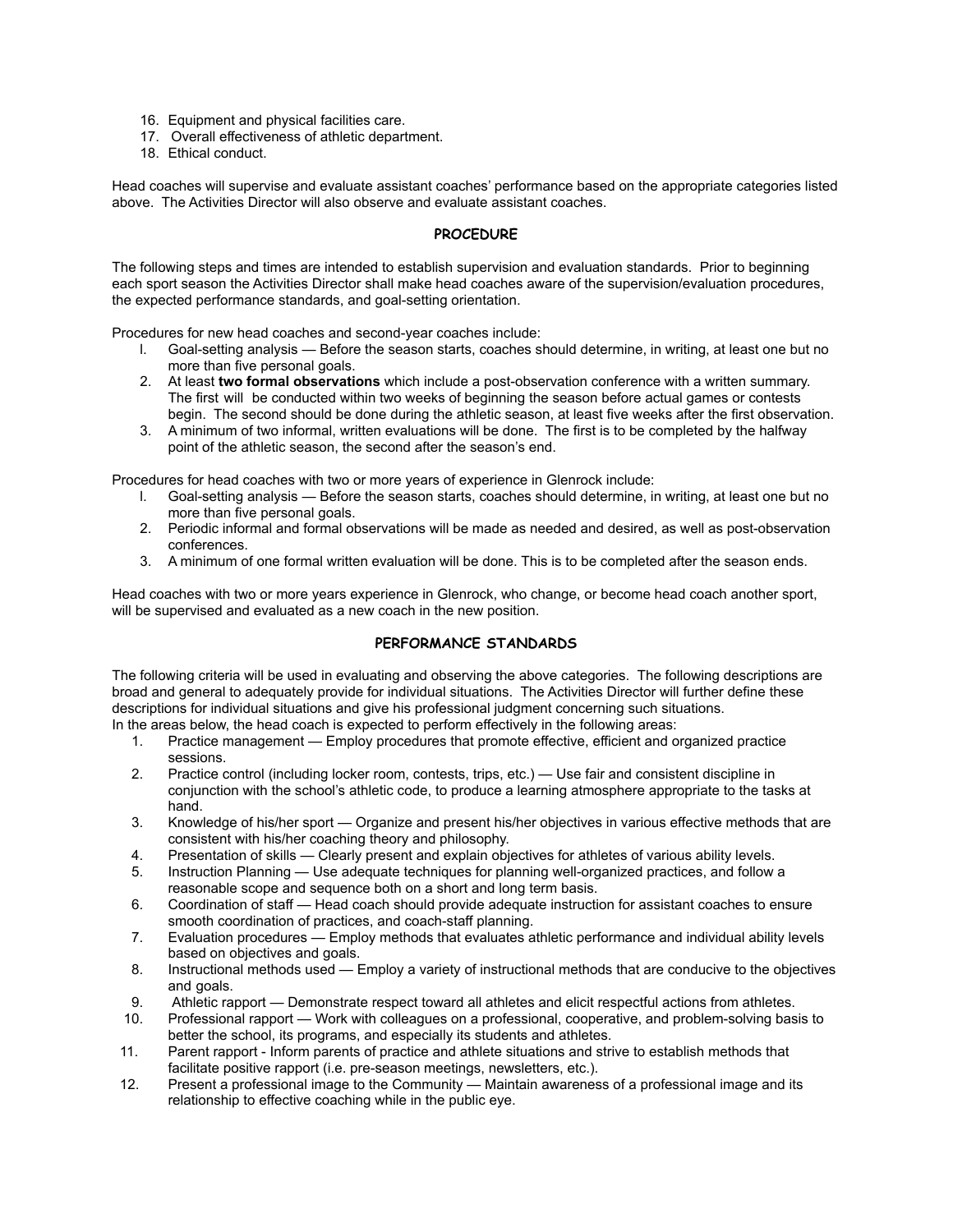- 13. Media rapport Inform and work with the media on a professional and cooperative basis for the betterment of athletes and athletics.
- 14. Knowledge of current trends Maintain awareness of current, professional coaching techniques and theories; be prepared to adjust coaching methods accordingly.
- 15. Reports and administrative tasks Complete reports and fulfill duties in a punctual, accurate, manner.
- 16. Care of equipment and physical facilities Accept responsibility for district property and use an organized check-out/check-in system. Keep equipment and facilities in a clean, usable and organized condition considering normal athletic use.
- 17. Overall effectiveness of athletic department Attend monthly coaches' meetings and participate in a constructive, cooperative manner.
- 18. Ethical conduct Adhere to the coaching profession ethics code.

The function of a coach is to properly educate students through participation in interscholastic competition. The interscholastic program is designed to enhance academic achievement and should never interfere with opportunities for academic success. Each child should be treated as though they were the coaches' own and their welfare shall be uppermost at all times. In recognition of this, the following guidelines for coaches have been adopted by the NFICA Board of Directors.

The Coach must be aware that he or she has a tremendous influence, either good or bad, in the education of the student athlete and, thus, shall never place the value of winning above the value of instilling the highest desirable ideals of character.

The Coach must constantly uphold the honor and dignity of the profession. In all personal contact with the student athlete, officials, athletic directors, school administrators, the state high school athletic association, the media, and the public, the coach shall strive to set an example of the highest ethical and moral conduct.

The Coach shall take an active role in the prevention of drug, alcohol and tobacco abuse and under no circumstances should authorize their use. This includes no consumption of alcohol or use of tobacco by a coach or sponsor while they are in direct supervision of a student or students.

The Coach shall promote the entire interscholastic program of the school and direct his or her program in harmony with the total school program.

The Coach shall be thoroughly acquainted with the contest rules and is responsible for their interpretation to team members. The spirit and letter of rules should be regarded as mutual agreements. The coach shall not try to seek an advantage by circumvention of the spirit or letter of the rules.

Coaches shall actively use their influence to enhance sportsmanship by their spectators, working closely with cheerleaders, pep club sponsors, booster clubs, and administrators.

Contest officials shall have the respect and support of the coach. The coach shall not indulge in conduct which will incite players or spectators against the officials. Public criticism of officials or players is unethical.

Before and after contests, rival coaches should meet and exchange friendly greetings to set the correct tone for the event.

A Coach shall not exert pressure on faculty members' to give student athletes special consideration.

### **Managers for School Activity Teams**

Head coaches are responsible for all students that are serving their programs as team managers. These managers are considered a vital part of the program and should be treated with respect. It is preferred that team managers be of high school age, but if a vacancy exists, younger students may be considered. It is the head coach's' responsibility to select and appoint all team managers. Expectations of HS managers are the same as any other player: they must meet academic requirements and can also earn a varsity letter upon completion of two complete seasons as a manager. Managers are expected to adhere to all team rules and expectations and work diligently to fulfill all responsibilities assigned by the coaching staff. Team managers not of high school age must have all paperwork required by the Activities Office completed and on file before assuming managerial responsibilities.

### **ACTIVITIES COMPLAINT PROCEDURE**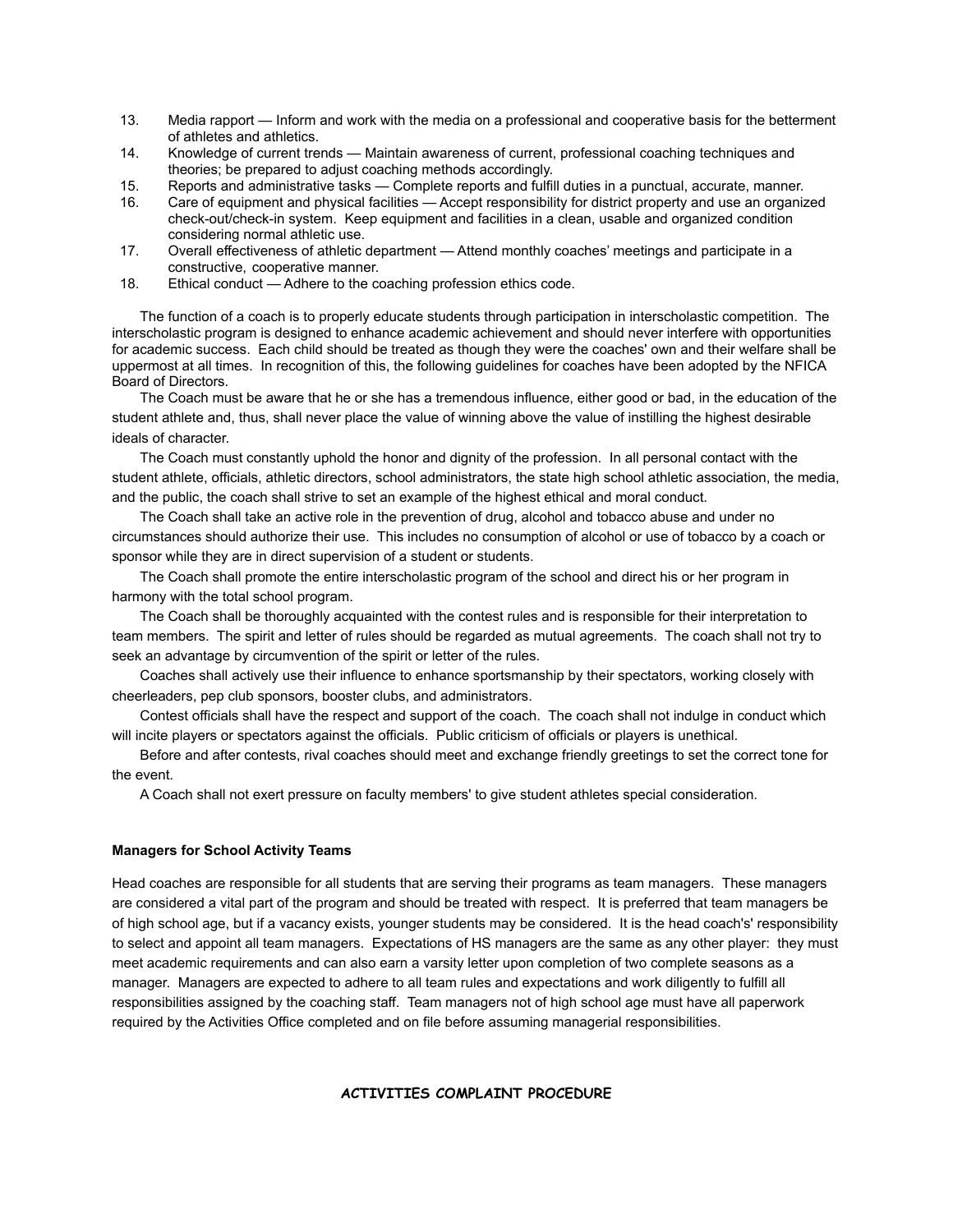The following is the activities complaint procedure to follow with all problems that arise with coaches. Remember, care enough to first contact the person with whom you have the problem. You owe it to the individual to tell them if you are going over his/her head. Initial contacts should be done in a respectful, professional manner, and in the appropriate place and time. Consideration should be given for rational thought to occur. A mediated conference will be held when requested by a coach, sponsor, parent or student. Procedures for this conference follows:

- 1. Volunteer Coaches Coaches Aides
- 2. Assistant Coaches
- 3. Head Coaches, Sponsors
- 4. Activities Directors
- 5. Principals
- 6. Superintendent
- 7. School Board

The following is the activities complaint procedure to follow with all problems that arise with participants, parents and coaches

- 1. Athlete and Coach
- 2. Athlete, Parent, and Coach
- 3. Athlete, Parent, Coach, and Athletic Director
- 4. Athlete, Parent, Coach, Athletic Director, and Building Principal
- 5. Athlete, Parent, Coach, Athletic Director, Building Principal, and Superintendent
- 6. Athlete, Parent, Coach, Athletic Director, Building Principal, Superintendent, and School Board.

### **Coaches, players, and parents must wait 24 hours after a contest before approaching one another.**

### **MEDIATED CONFERENCE PROCEDURES**

- A. PURPOSE: To resolve conflicts through the use of better communication.
- B. PROCESS PREPARATION
	- 1. Party or parties request meeting.
	- 2. Basic information is gathered.
	- 3. Pre-meeting with school personnel may be held.
	- CONFERENCE WITH A MEDIATOR FROM THE SCHOOL DISTRICT
	- 1. Informal and confidential
	- 2. Conference Style: Each party presents views and hears opposing arguments. No derogatory statements or profanity is allowed when presenting views.
	- 3. Mediator may meet with each party privately.
	- 4. Negotiation and compromise, communication improved, emphasis on child and solutions.
	- ROLE OF THE MEDIATOR
	- 1. Impartial negotiator, facilitator of communication.
	- 2. Guides process, maintains order of conference informally.
	- 3. Attempts to soothe feelings, find areas of agreement, suggests options and possible compromise; does not impose own views on parties or make decisions for them.

OUTCOME OF PROCESS

- 1. Agreement, written by the mediator, expressing ideas of parties, signed by each party.
- 2. Signature indicates willingness to abide by agreement, stake in outcome, commitment to success.

### **GUIDELINES FOR CLUB - SCHOOL MONETARY FUNDING**

(Payment by school district for national competition(s) will be on a yearly, as determined basis)

# **FCCLA**

**Dues**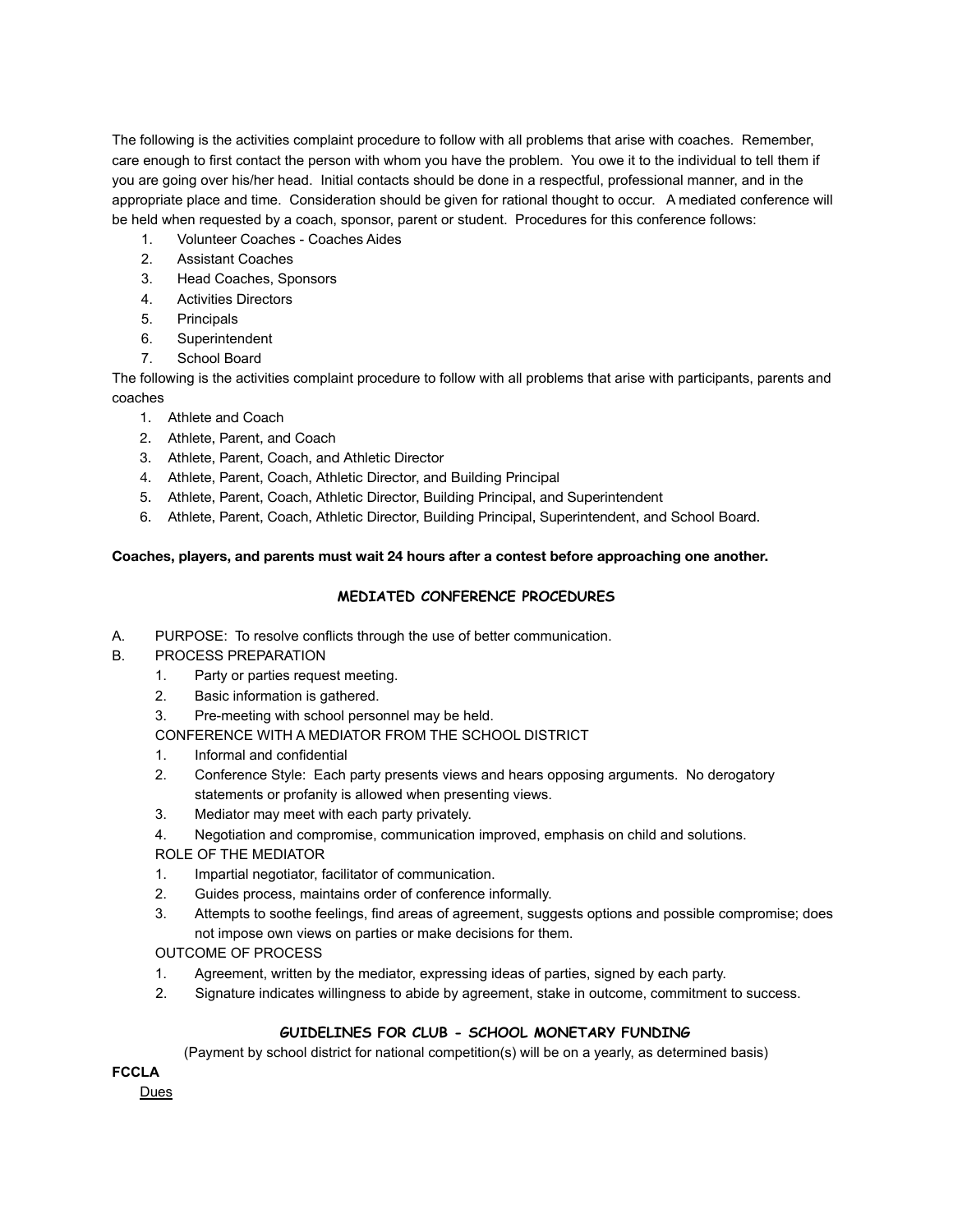State and National dues District - club pays State Registration - Combination Travel, Meals and Lodging

District and State - school pays for **15 attendees**

National Competition - club pays

- a. lodging and airfare club pays
- b. meals club pays
- c. registration club pays

# **FBLA**

### Dues

State and National - school pays

State Registration

- a. state leadership school pays
- b. state competition school pays for **15 attendees**

Travel, Meals and Lodging

### Drama

State Registration

- a. state leadership kids pay
- b. state competition school pays for **15 attendees**

National Competition

- a. lodging and airfare club pays
- b. meals club pays
- c. registration club pays

### **STUDENT COUNCIL**

Dues - club pays State Registration & President/Advisor Summit Registration - school pays Travel, meals and lodging President/Advisor Summit - school pays State Convention - school pays

### **LETTERMEN'S CLUB**

**Dues** None Travel, Meals and Lodging None **Other Costs** Pay for Senior Night expenses Other items needed by activities

- a. letters, awards, jacket emblems, etc.
- b. awards nights

**FINE ARTS** Dues None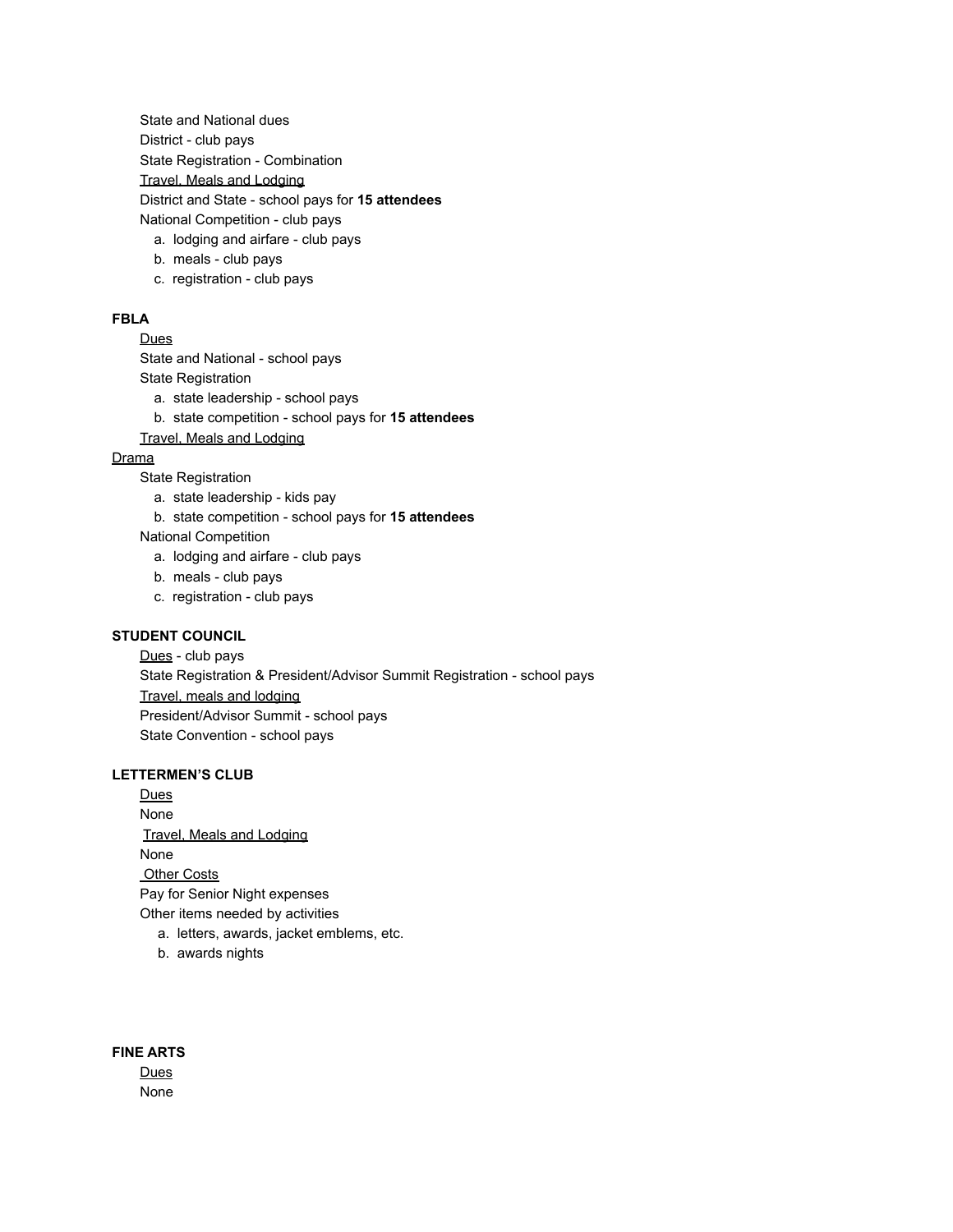Travel, Meals and Lodging

Trips for plays - clubs pay **Other Costs** Items needed for Fine Art Awards - club pays Items needed for individual initiations, etc. - club pays

### **NATIONAL HONOR SOCIETY**

### **Dues**

National and State - school pays Travel, Meals and Lodging Breakfast - school pays Initiation - school pays Capping tea - school pays **Other Costs** Academic Awards - club pays

### **SPEECH**

Dues National Competition - club pays NFL - budgeted item Travel, Meals and Lodging Season competition (school pays for 4 overnights plus state) NFL - club pays State - school pays **Awards** Speech Meet - club pays

### **ACTIVITY TRIP GUIDELINES**

The driver's responsibility is the safe transportation of students. The sponsor's responsibility is to maintain order and discipline so that the driver is not distracted from driving duties. Rules of conduct are expected to be the same for activity trips as for regular bus transportation. (Board Policies EEACC and EEACC-R) If the driver is distracted by excess noise or observation of inappropriate behavior, the driver is to tell the sponsor, and the sponsor is to take appropriate corrective action.

Eating on the bus is permitted if the sponsor determines a need for such. Sponsors are to see that all litter, trash, and refuse is cleared from the bus upon returning from the activity.

Activity drivers will make the bus available to the sponsor and students at the sponsor's request. Activity drivers can leave the activity with the bus, if the bus is not needed by the sponsor, after checking with the sponsor and getting permission. Activity drivers are expected to communicate to the sponsor where they can be reached during the activity.

No driver shall operate a school bus or activity bus while impaired through fatigue, illness, or any other cause as to make it unsafe for him/her to begin or continue to operate the school bus. No driver shall remain on duty longer than sixteen (16) hours in a 24 hour period. Ten (10) of which can be behind the wheel in control of the school bus. When the driver has reached that limit he/she shall have at least eight (8) consecutive hours off driving duty.

Board Policy EEBA-R states that driving time is limited to no more than two (2) continuous hours without a ten (10) minute break. The driver and sponsor are to discuss where there is a convenient place to stop that will about fit into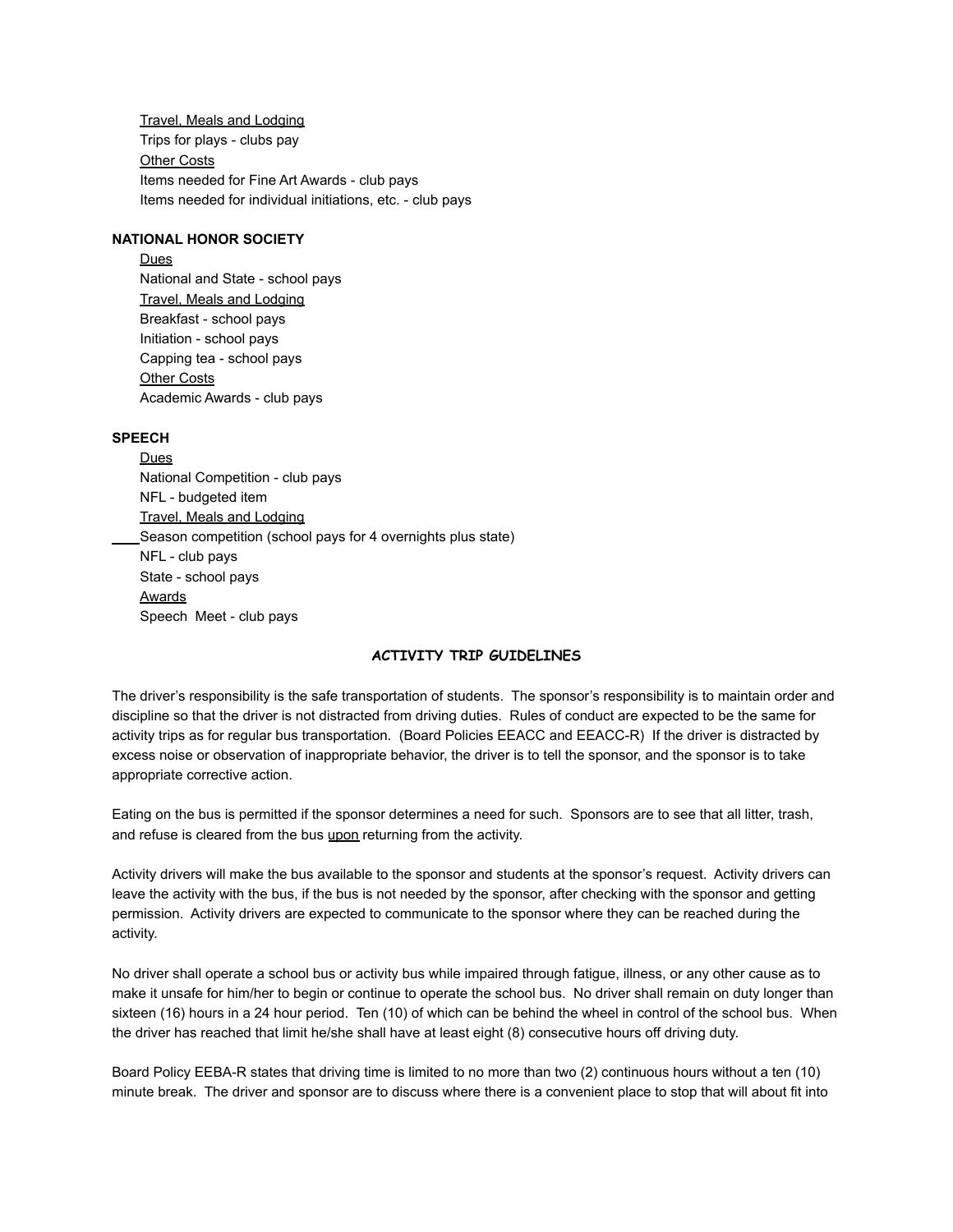the two (2) hour driving limit.

During inclement weather the driver and the sponsor should jointly decide whether to proceed or to stay, based upon available data, such as from the Highway Patrol. The ultimate decision, however, rests with the driver.

### **FUNDRAISER FORM FOR USE AT GLENROCK HIGH SCHOOL**

The following club \_\_\_\_\_\_\_\_\_\_\_\_\_\_\_\_\_\_\_\_\_\_\_\_\_\_\_\_\_\_\_\_\_\_\_, of Glenrock High School, is selling\_\_\_\_\_\_\_\_\_\_\_\_\_\_\_\_\_\_\_ to help support its activities throughout the school year. We at Glenrock High School would like to thank you for your financial help with this fundraiser.

Please make your **check** out to **Glenrock High School** with the name of the club\_\_\_\_\_\_\_\_\_\_\_\_\_\_\_\_\_\_\_\_\_\_ noted on your check. **Please pay by check only, if possible.**

The right of a student to participate fully in classroom instruction and extracurricular activities will not be abridged or impaired because of color, national origin, gender, religion, age, disability, political beliefs, sexual orientation, or marital or family status or for any other reason not related to the student's individual capabilities. Converse County School District No. 2 works to create a learning environment that is free from harassment or discrimination of any kind. Inquiries concerning Title VI, Title IX, and Section 504, may be referred to Kirk Hughes, Coordinator for the Office of Civil Rights, Converse County School District No. 2, Post Office Box 1300, Glenrock, WY 82637, or phone (307) 436-5331, or the Wyoming Department of Education, Office for Civil Rights Coordinator, 2nd Floor, Hathaway Building, Cheyenne, WY 82002-0050, or (307) 777-6218.

### Anti-Harassment

Converse County School District No. 2 is committed to providing all staff with a safe and supportive school environment. Members of the school community are expected to treat each other with mutual respect and to accept the rich diversity which makes up the community. Disrespect among members of the school community is unacceptable behavior which threatens to disrupt the learning environment and decrease self-esteem. Harassment is a form of discrimination which violates Section 703 of Title VII of the Civil Rights Act of 1964, as amended, 42 U.S. C Section 2000e, et. seq. and the Wyoming Fair Employment Practices Act of 1965..

A complete copy of the Sexual Harassment Policy (GBAB and JBA) is contained in the School Board Policy Manual which is available in each school building or at the Central Office.

# **Non-Discrimination Statement**

Converse County School District #2 does not discriminate on the basis of race, color, national origin, sex, sexual orientation, gender identity, transgender status, age, disability, or religion in admission or access to, or treatment or employment in, its educational programs or activities. Inquiries concerning Title IV, Title IX, Section 504, and ADA may be referred to Converse County School District #2, Director of Special Education/Student Support Services, Civil Rights Coordinator, 120 Boxelder Trail, Glenrock, Wyoming 82637-1300, or (307) 436-5331 or the Office for Civil Rights, Region VIII, United States Department of Education, Federal Building, Suite 310, 1244 Speer Blvd., Denver, Colorado 80204-582, or (303) 844-5695 or (303) 844-3417.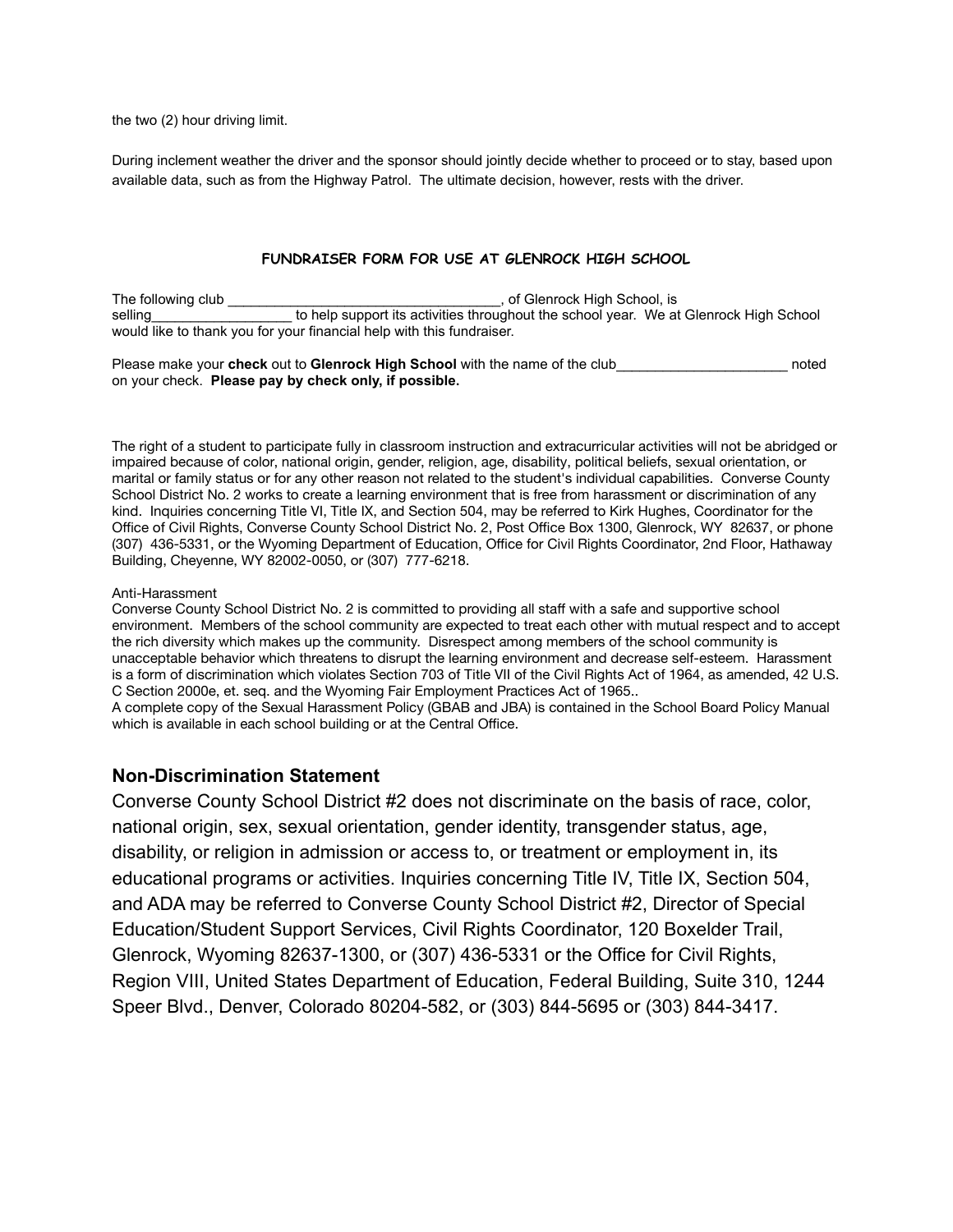### **ATHLETIC PRACTICE OBSERVATION FORM**

The observer will rate the items below based on professional judgment concerning the practice visited.

| COACH |                                                                                                                                      |                                                                                                                                                                                                                                |                  |  |
|-------|--------------------------------------------------------------------------------------------------------------------------------------|--------------------------------------------------------------------------------------------------------------------------------------------------------------------------------------------------------------------------------|------------------|--|
|       | OBSERVER                                                                                                                             | $DATE$ and $T$ and $T$ and $T$ and $T$ and $T$ and $T$ and $T$ and $T$ and $T$ and $T$ and $T$ and $T$ and $T$ and $T$ and $T$ and $T$ and $T$ and $T$ and $T$ and $T$ and $T$ and $T$ and $T$ and $T$ and $T$ and $T$ and $T$ | TIME             |  |
| Τ.    | <b>BEGINNING OF PRACTICE</b><br>Practice "evolved",<br>administrative du-<br>() () () ()<br>ties prevaled,<br>chaotic.               | CHECK IF NA<br>Practice "began"<br>on time, adminis-<br>trative duties<br>unobtrusive.                                                                                                                                         |                  |  |
|       | Students unsure,<br>wasted time<br>with questions.<br>()()()()()<br>previous practice.                                               | Students given<br>overview, tasks<br>begin, tie in to<br><b>COMMENTS:</b>                                                                                                                                                      |                  |  |
| Ш.    | EVIDENCE OF PLANNING<br>(Coach)<br>Practice disjointed,<br>coach searching for<br>ideas, "off the<br>cuff<br>() () () ()             | Practice flowed<br>with systematic<br>ideas at hand,<br>organized                                                                                                                                                              |                  |  |
|       | (Activities)<br>Entirely chaotic,<br>unplanned, use-<br>less, etc.<br>() () () ()<br>(Physical Organization)                         | Each athlete en-<br>gaged in systematic<br>effort                                                                                                                                                                              |                  |  |
|       | Routine is<br>chaotic and dis-<br>() () () ()<br>ruptive                                                                             | Organized, not<br>disruptive                                                                                                                                                                                                   | COMMENTS:        |  |
| III.  | PRACTICE ATMOSPHERE<br>Air of tension,<br>unruliness, con-<br>frontation, etc.<br>() () () ()<br>cooperation                         | Stimulating, re-<br>spectful, little<br>confrontation,<br>COMMENTS:                                                                                                                                                            |                  |  |
| IV.   | <b>COACH'S PERFORMANCE</b><br>Bored, sterile<br>() () () ()<br>atmosphere<br>moves around<br>Destructive,<br>() () () ()<br>negative | Stimulating, ener-<br>getic, alert,<br>Supportive, posi-<br>tive, understanding                                                                                                                                                | <b>COMMENTS:</b> |  |
| V.    | ATHLETIC BEHAVIOR<br>Apathetic, slow<br>in starting,<br>half-hearted<br>() () () ()                                                  | Alert, anxious<br>attentive, prompt                                                                                                                                                                                            |                  |  |
|       | Disruptive, chaotic,<br>threatening,<br>defiant<br>() () () ()                                                                       | Well-behaved, orderly,<br>cooperating                                                                                                                                                                                          | COMMENTS:        |  |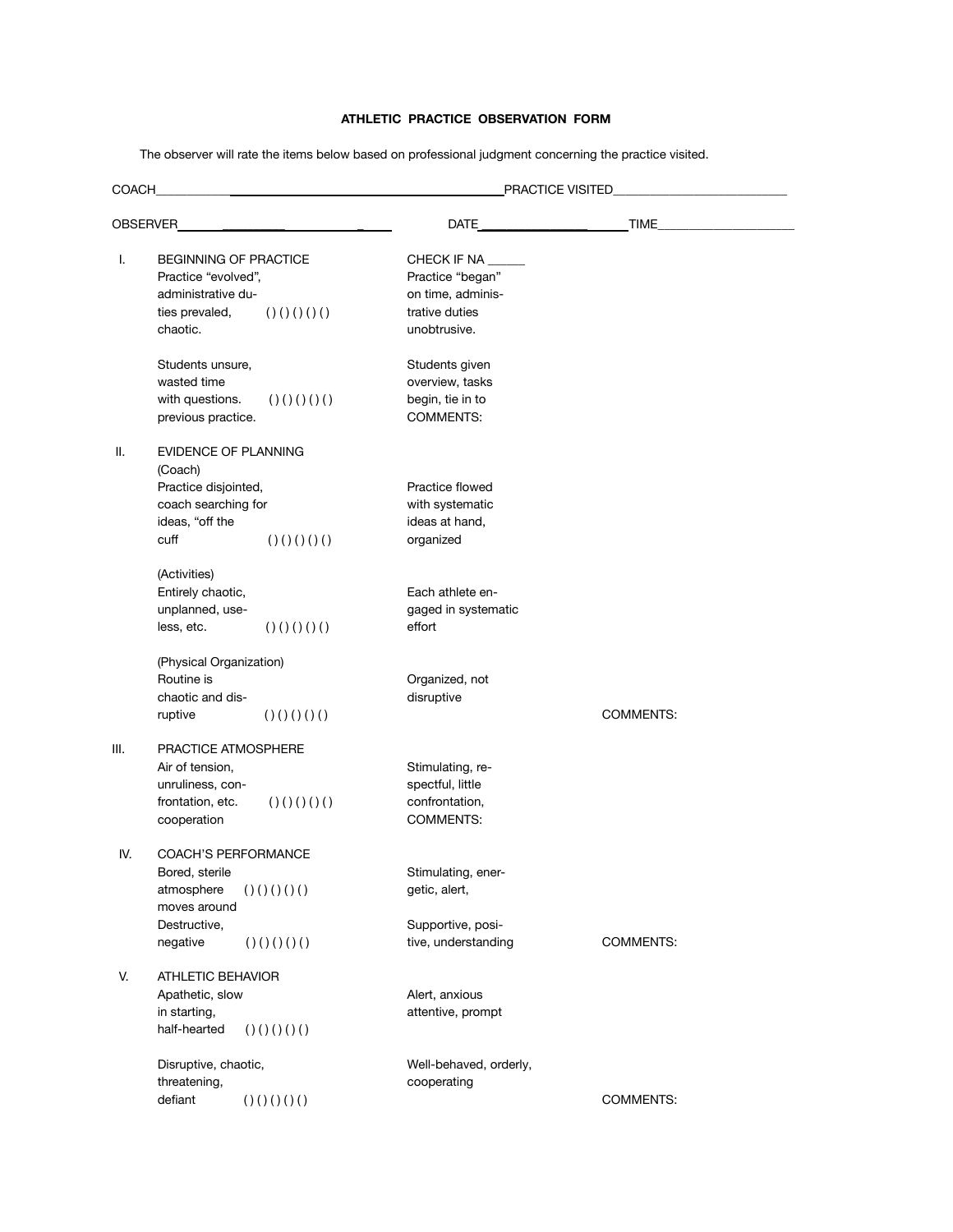VI. OVERALL VIEW A dull, negative An interesting, experience for positive experience young people ( ) ( ) ( ) ( ) ( ) ( ) for young people COMMENTS:

Observer's signature\_\_\_\_\_\_\_\_\_\_\_\_\_\_\_\_\_\_\_\_\_\_\_\_\_\_\_\_\_\_\_\_Date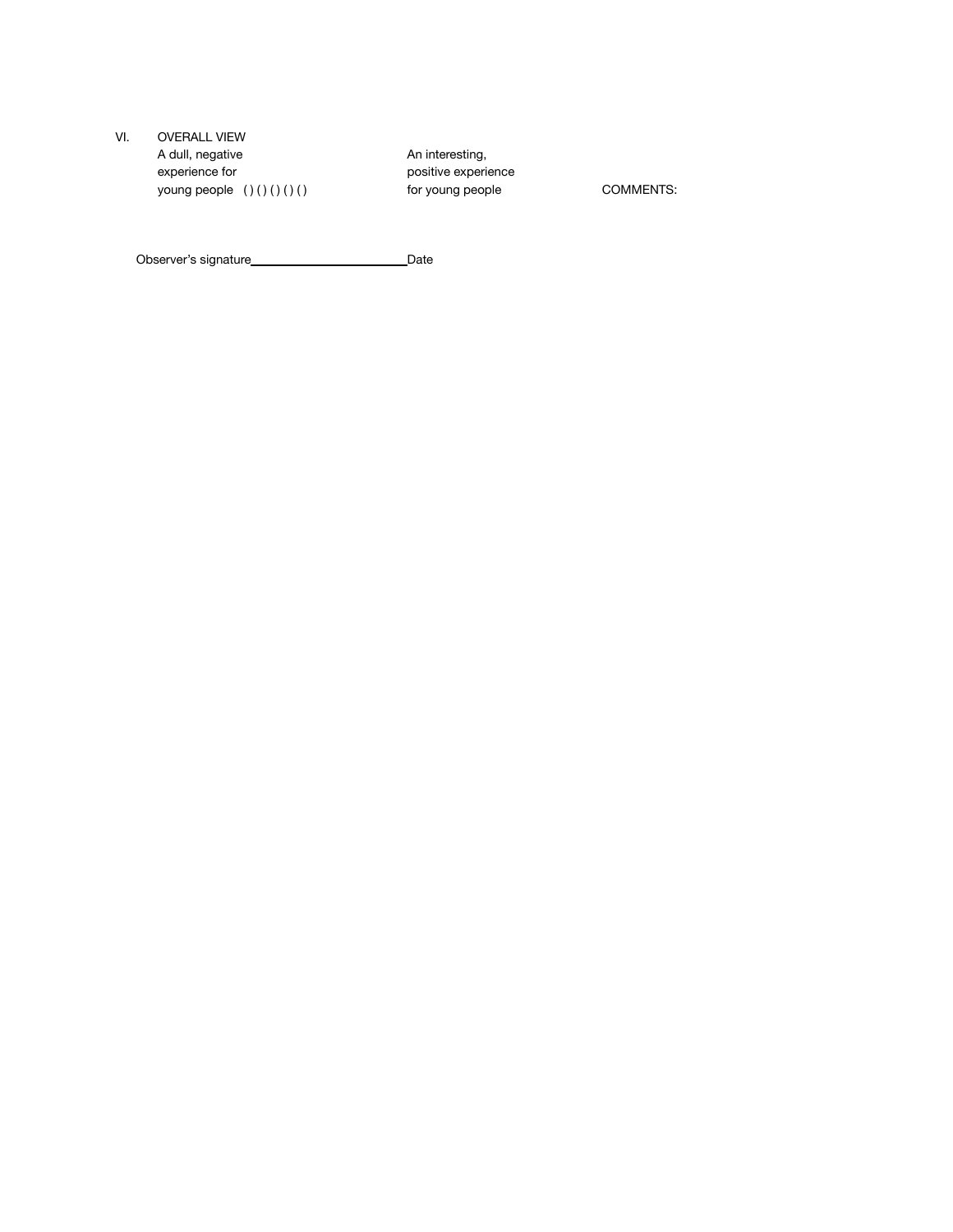### **FORMAL PRACTICE VISITATION FORM**

Observation Briefing—to be completed by coach and given to Activities Director before observation:

Practice to be visited:

Objectives:

Methods of implementation: (explanation, demonstration, groups, etc.)

Practice schedule:

Special coaching techniques that you wish to be observed:

Observer completes all but last section prior to or during follow-up conference.

- I. Briefly summarize the visitation situation:
- II. Strengths:
- III. Areas for Improvement:
- IV. Recommendations:
- V. Coach's Comments: (if desired)

Observer's signature **Date** 

 $\overline{\phantom{a}}$  , and the contract of the contract of the contract of the contract of the contract of the contract of the contract of the contract of the contract of the contract of the contract of the contract of the contrac

I have seen this visitation report and it has been discussed with me

\_

Coach's signature Date

Observer should comment in each area:

- 1. Personal Characteristics
- 2. Practice Activities (variety)
- 3. Practice Control
- 4. Practice Management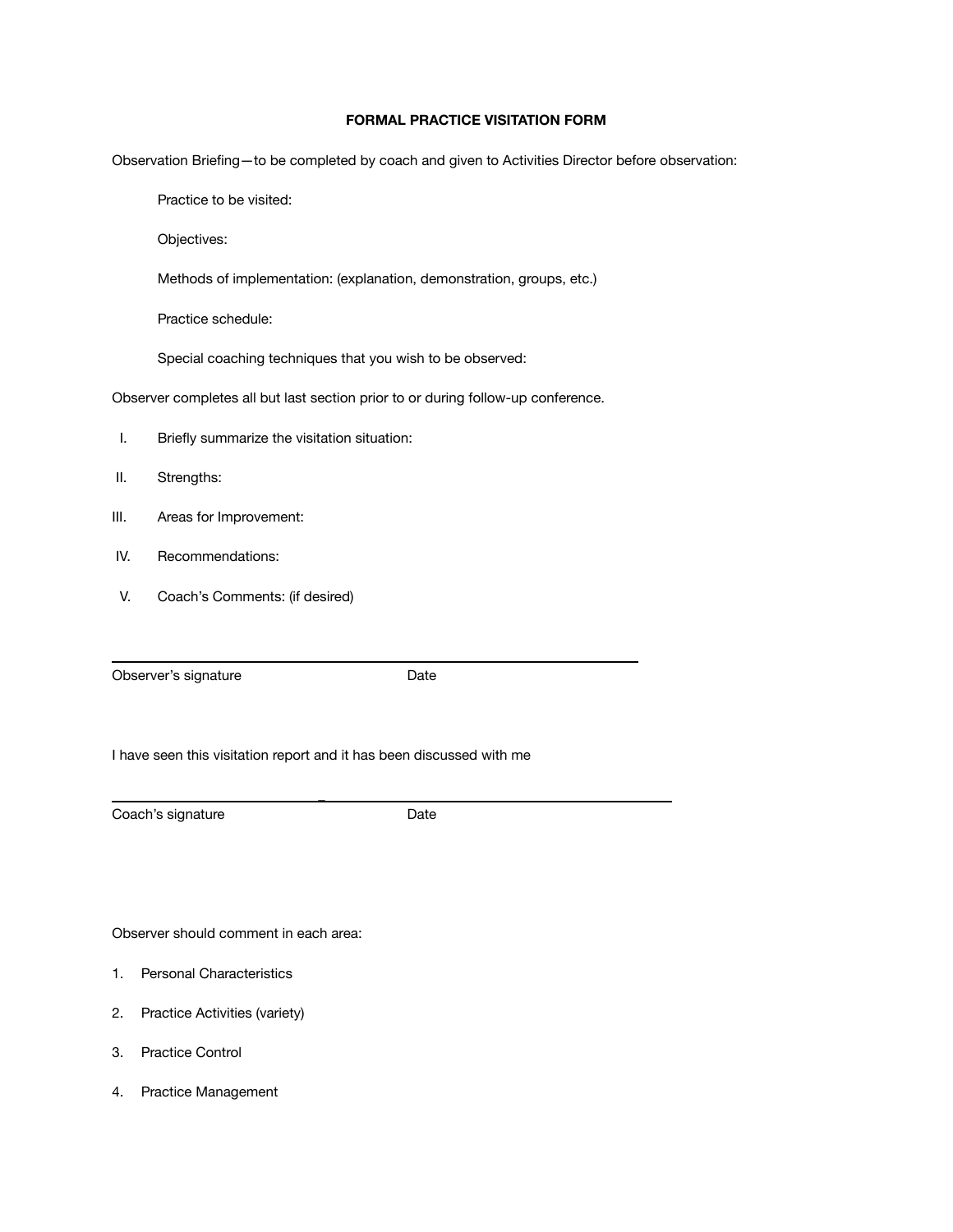- 5. Coach-Student Rapport
- 6. Preparation
- 7. Evidence of providing for learning exceptionalities
- 8. Athletic Participation
- 9. Overall Practice Organization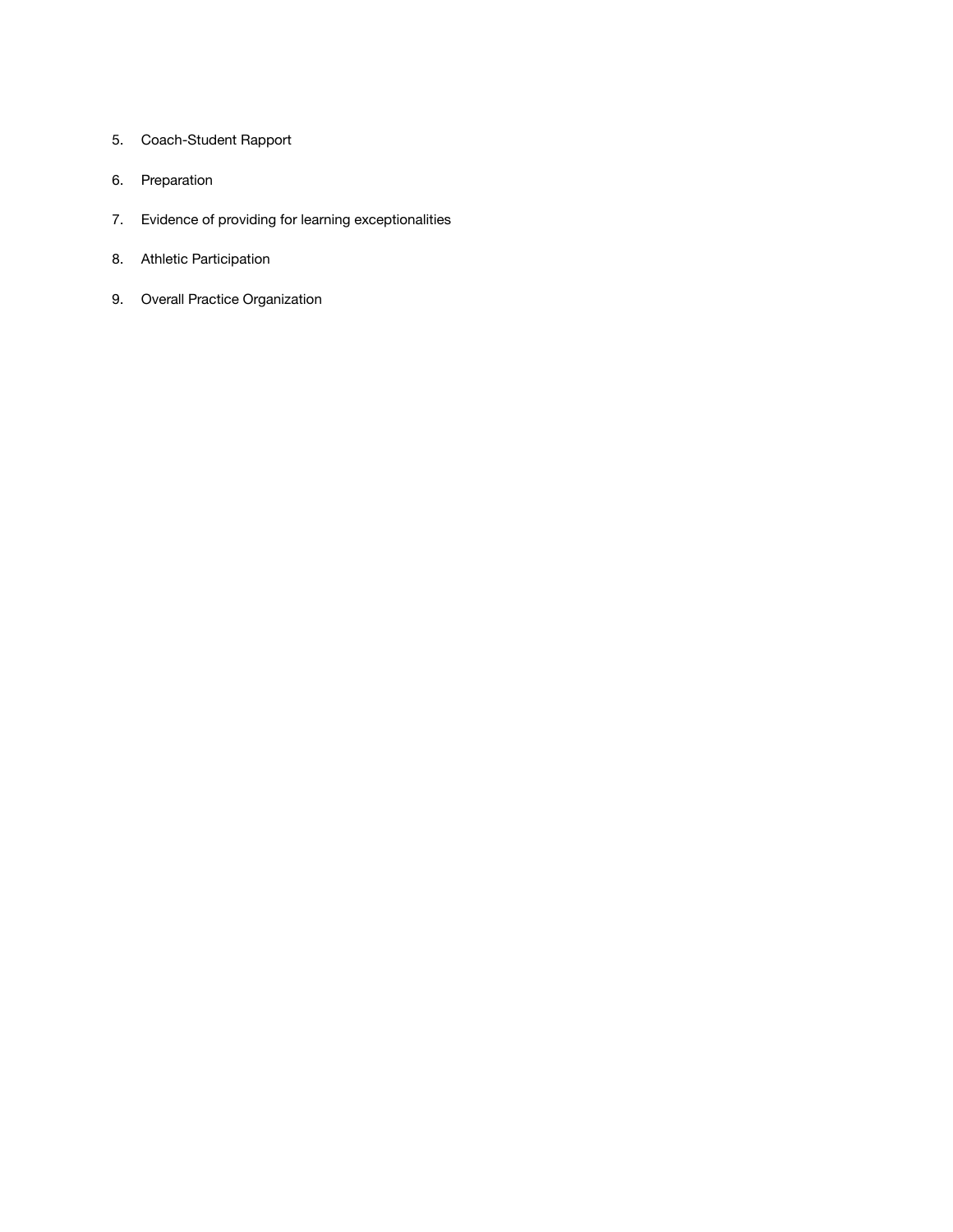# **PARENT COMMUNICATION FORM**

| Coach/Sponsor/Teacher:__________________                                     |                    |
|------------------------------------------------------------------------------|--------------------|
| Grade or Level:_____                                                         |                    |
|                                                                              |                    |
|                                                                              |                    |
| Type of Activity/Class: [1995] Type of Activity/Class:                       |                    |
| Other School Personnel: ________________                                     |                    |
|                                                                              |                    |
|                                                                              | ******             |
| TYPE OF COMMUNICATION: Letter____________                                    |                    |
| Note_______________                                                          |                    |
| Telephone______                                                              |                    |
| Parent Visit to School <b>Parent Visit to School</b>                         |                    |
| Coach/Sponsor/Teacher Visit to Home_______                                   |                    |
|                                                                              |                    |
|                                                                              |                    |
|                                                                              |                    |
|                                                                              | ******             |
| Initiation of Communication: School Scheduled Meeting__________              |                    |
| Coach/Sponsor/Teacher Initiation_________________                            |                    |
| Parent Initiation______                                                      | Other_____________ |
|                                                                              |                    |
|                                                                              | ******             |
| Nature of Communication: Information Sharing _________                       |                    |
|                                                                              |                    |
| Problem Identification                                                       |                    |
|                                                                              |                    |
|                                                                              | ******             |
| Communication Summary (Copies of Written Communications Should be Attached): |                    |
|                                                                              |                    |
|                                                                              | ******             |
| <b>Expectations for Further Communication:</b>                               |                    |
|                                                                              |                    |
|                                                                              |                    |
|                                                                              | ******             |
|                                                                              |                    |
| Signatures of Participants (If Communication Made in Person):                |                    |
|                                                                              |                    |
|                                                                              |                    |
|                                                                              |                    |

The parent communication form is used to document communication made with parents in person, by telephone, or by notes or letters.